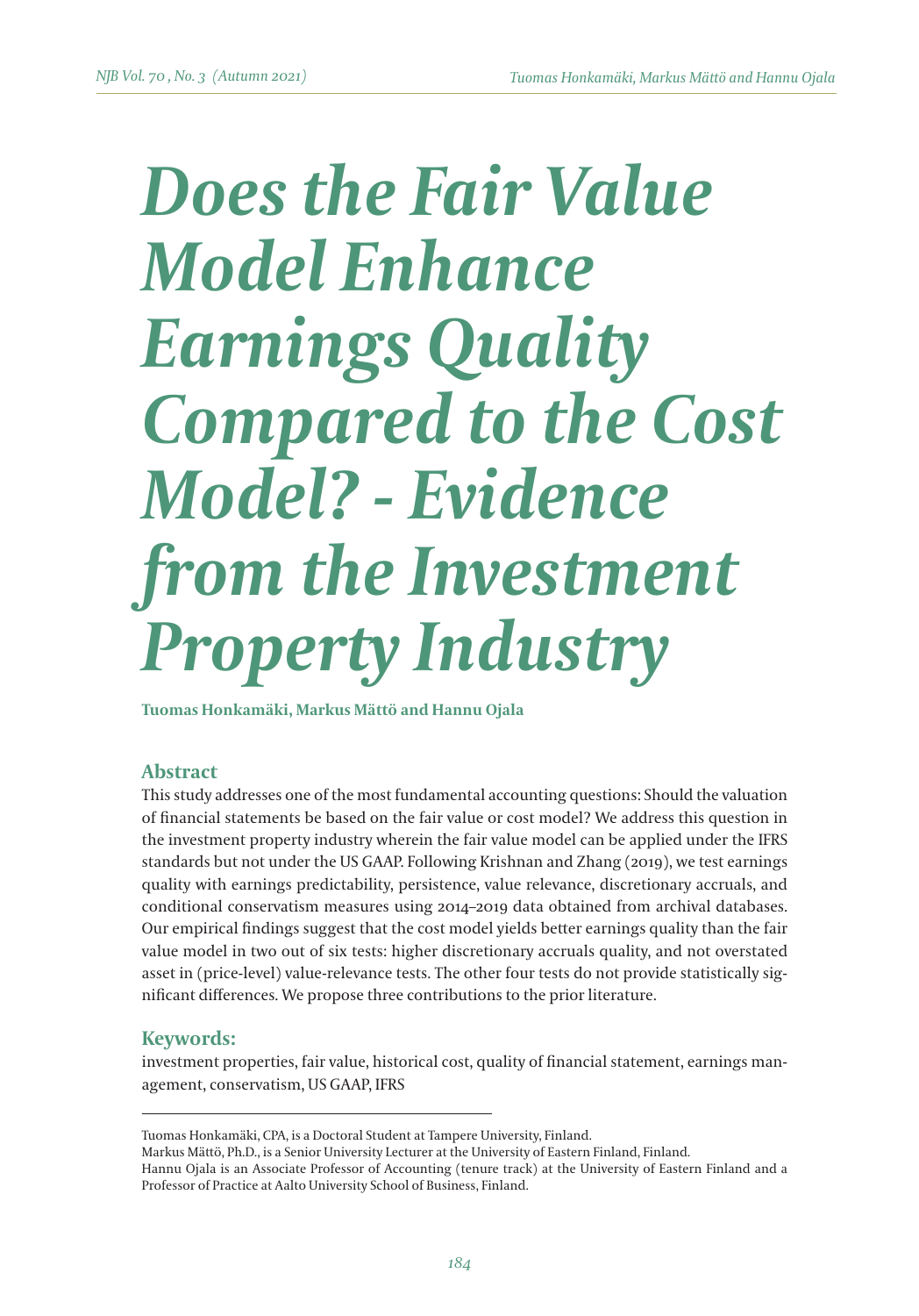## **1. Introduction**

This study examines whether there are differences in earnings quality under the fair value model compared to the cost model in the investment property industry. The prior literature argues that the choice between fair value and cost is a central topic in the current debate on accounting (Quagli & Avallone, 2010). Cross-industry studies suggest that fair value accounting provides some benefits, whereas the cost model can provide others (Watts, 2003; Francis, 2004; Qiang, 2007). Francis et al. (2004) argue that the fair value model is more value-relevant and provides more predictable and timely earnings numbers because of its future orientation. On the other hand, the cost model is better from the contractual perspective because it reduces agency costs and improves stewardship functioning (Watts, 2003; Qiang, 2007).

Dietrich et al. (2001) find that increased managerial discretion in reporting fair values of investment properties (in the disclosures of financial statements) improves the accuracy of selling prices and finds indications of earnings management using fair values of investment properties. Using investment property sector data, Owusu-Ansah & Yeoh (2006) find that the value relevance of recognising unrealized gains in the income statement is not superior to or significantly different from recognising unrealized gains in revaluation reserve. Overall, there is mixed evidence on how recognising unrealized gains and losses of the investment property industry affect earnings quality. Also, the prior evidence does not incorporate the current reporting environment where extensive adoption of IFRS standards took place in 2005 and afterwards. The data in the most closely related studies have been collected before 2005, or the data represent the U.S. only (Francis 2004; Owusu-Ansah & Yeoh, 2006) or data are collected from one country (Krishnan and Zhang, 2019).

Using the regulatory difference between the U.S. (applying the US GAAP) compared to other British legal origin countries, which all apply IFRS with the fair value model as their primary valuation approach in the investment property industry, we examine how the inclusion of fair value changes in the income statement (under the IFRS but not under the US GAAP) affects earnings quality. We use data from the U.S. and countries applying the IFRS standards (Australia, Canada, Great Britain, Hong Kong, Ireland, Singapore, South Africa, and New Zealand). Our sample consists of companies in countries with a British legal origin to alleviate comparability problems with varying institutional quality. Using a subset of countries with a similar legal system and the use of IFRS standards one can cut down measurement noise (cf. Burgstahler et al., 2006).

To the best of our knowledge, no prior study has addressed our research question: *Does the use of the fair value model of the investment properties under IAS 40 improve the quality of the earnings compared to the cost model under* ASC 360. We adopt the earnings quality measures from Krishnan and Zhang (2019): earnings predictability, persistence, value relevance, discretionary accruals, and conditional conservatism tests. However, we use them using a larger set of countries and longer time period, years 2014–2019, obtained from archival databases.

Our empirical findings suggest that the cost model's valuation yields better earnings quality in two of our six tests measures compared to the fair value model: (i) accruals have higher quality, and (ii) asset values are non-inflated according to the price-level value-relevance tests. Other measures show insignificant differences between the two reporting models.

Our first contribution relates to Francis et al. (2004) study. They argue that fair value accounting is more value relevant and provides more predictable and timely earnings numbers because of its future orientation. However, unlike Francis et al. (2004) (with data period ending in 2001, using only U.S. data), who used the operation cycle as a control variable, we focus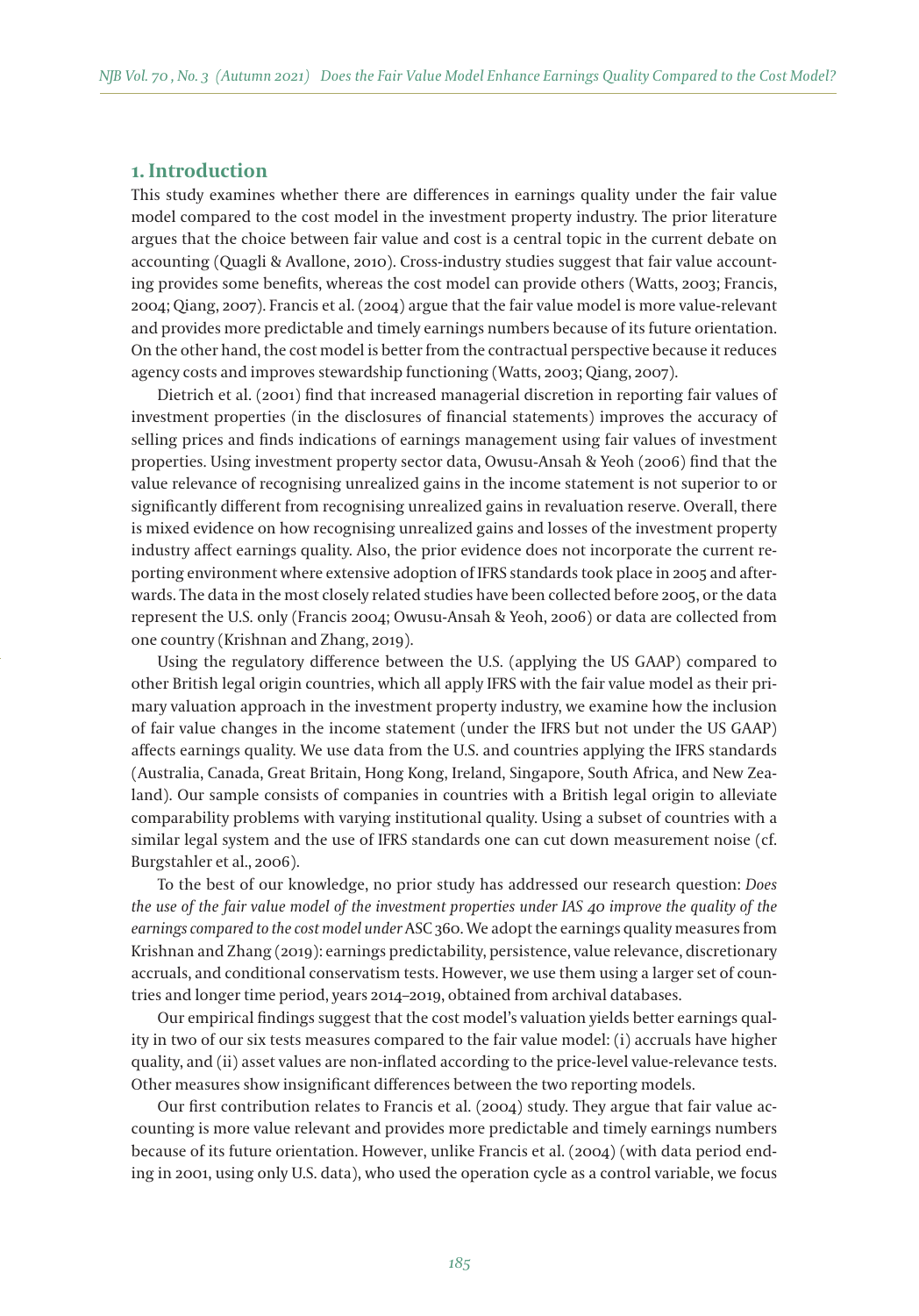on just one business model (investment property sector) to obtain more accurate information on the effects of fair value accounting on earnings quality in the investment property sector. We find that, in our context, the cost model is superior to the fair value model in two of the measures that we use, while other measures provide statistically insignificant differences.

Second, we contribute to Krishnan and Zhang (2019) study on the earnings quality between IFRS and Canadian GAAP that is similar to US GAAP. Their results using data from the year 2011 support the notion that higher earnings quality is associated with CGAAP. Different to Krishan and Zhang (2019), we use observations from many countries applying IFRS (including Canada), from years 2014–2019. We focus on the use of fair value in the investment property sector only. Compared to Krishnan and Zhang (2019) our findings do not support higher earnings quality of the Canadian GAAP type of cost model (that was abandoned by Canadian listed firms in 2011) to the same extent as in their study.

Third, we contribute to Dietrich et al. (2011), who collected the fair value estimates from the annual reports' footnotes that enabled to study the role that fair value estimates as additional information to the financial statements. Using U.K. listed investment properties companies from the years 1988-1996, Dietrich et al. (2000) found indications of earnings management. In our sample, the IFRS subsample's fair values affect net income directly, and thereby earnings per share. We find that earnings management (and managerial opportunism) is present in the IFRS sample because investors predict approximately 15% lower values for the long-term assets than what the firm management reporting is in their financial statements.

The rest of the paper is organized as follows. Section 2 provides a brief description of the contexts (the investment property industry) for the study. It also reviews the regulations relating to the accounting for investment properties under the fair value model (IFRS) and the cost model (US GAAP). We provide a literature review and develop the research question in Section 3. In Section 4, we discuss the data and our empirical models. We describe our empirical findings in Section 5 and draw our conclusions in Section 6.

#### **2. Investment property reporting under the IFRS and US GAAP**

Addressing financial reporting of investment properties is relevant due to the large size and specific reporting requirements of the industry, as defined in the IAS 40 *Investment Properties* under the IFRS. In Europe alone, the fair value of investment properties in a listed real estate investment trust (REIT) in Q3/2019 is estimated to be  $\epsilon$ 453 billion, with a total market cap of USD216 billion (EPRA June 2019). In the investment property sector, the investment properties stand for an average of 80% of the company's total assets (Sangchan et al., 2020). The commercial real estate value in the global markets covered by the FTSE EPRA Nareit is estimated at USD30.2 trillion, with the total listed real estate sector valued at USD3.6 trillion (12.0% of CRE). The full index market cap is USD 2.4 trillion, representing 65.2% of the listed real estate sector's total market cap across the globe (EPRA 9/2019).

IFRS in IAS 40 *Investment Properties* favors the fair value accounting of investment properties (Cairns et al., 2011). It does so because presenting fair values is mandatory, while there is an option to either present fair values only in the disclosures or in the balance sheet. If the fair values of investment properties are recognized in the balance sheet assets, the change in fair value (unrealized gain or loss) must be allocated into the income statement (IAS 40.35).

Not permitting the inclusion of unrealized gains of investment properties in net income is consistent with the more conservative philosophy of the US GAAP. Under US GAAP, the historical acquisition price less depreciation constitutes the balance sheet's asset value, and the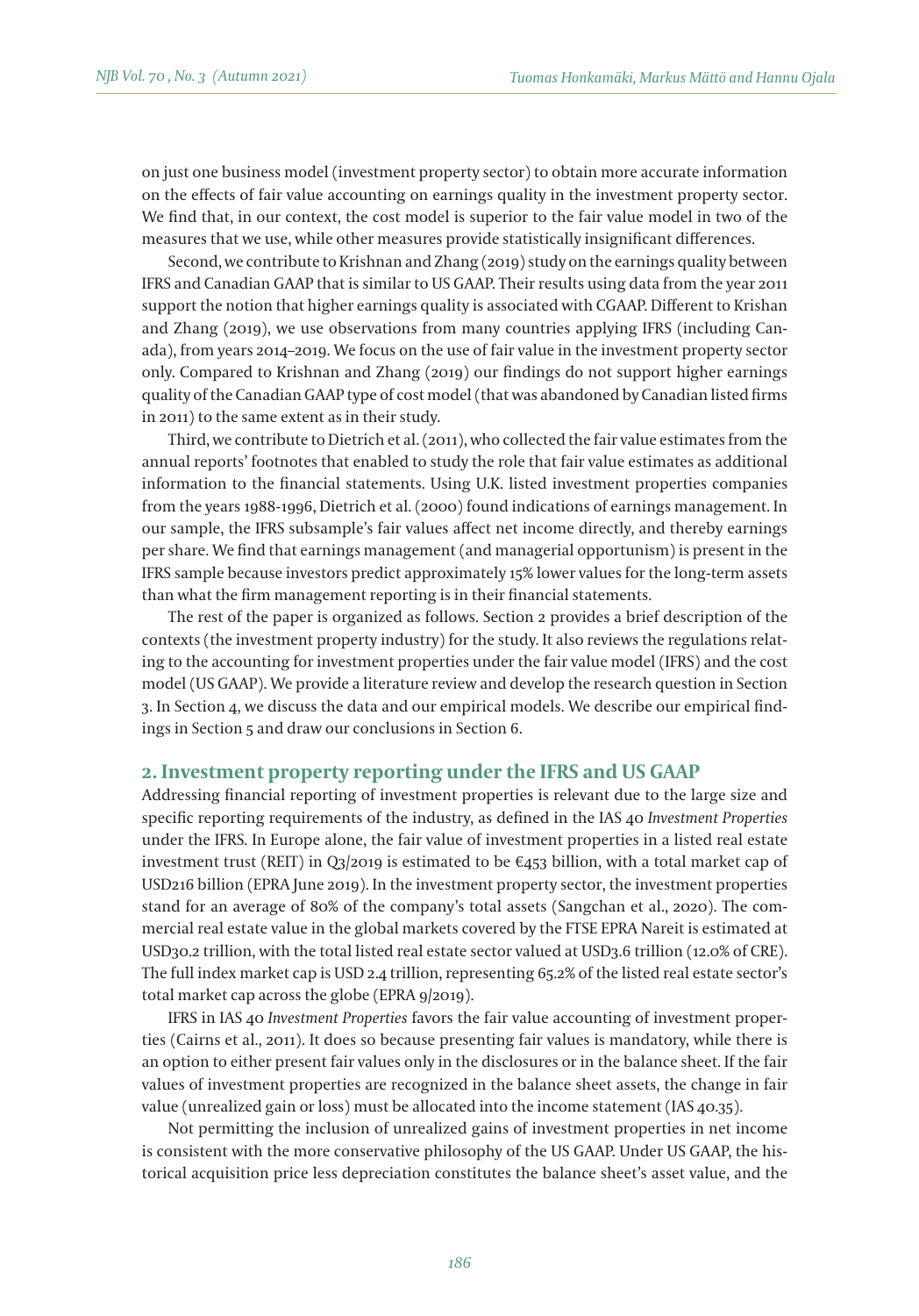fair value model is not allowed (ARB 43, CH 98.1), and thereby the cost model will be used (ASC 360). Thus, different reporting models of investment properties under the IFRS and US GAAP provide a setting where earnings quality reflects the outcome of the two financial reporting models: cost and fair value.

## **3. Development of the research question**

The current study focuses on the intersection of a separately regulated (investment property) industry and the earnings quality outcomes of recognizing unrealized gains or losses in the income statement. According to Dietrich et al. (2000), appraisers rarely observe contemporaneous transactions for an identical property, and appraisers rely on subjective assumptions and exercise considerable judgment. Slavko (2015) suggests that unobservable markets allow managers to manipulate the results using the estimation values, leading to lower quality of reported earnings.

Valuations based on cash flow projections provide helpful information to investors even though they require management estimations (Kolev, 2019). Fair value measurement also enables the prediction of future accounting earnings (Evans et al., 2014). One can also argue that the fair value model fulfills the need for more decision-useful financial information given the increasing complexity of a globalized and innovation-based economy (Barth, 2006; Ball, 2006; Zyla, 2012; Marra, 2016). A precise, fair valuation can provide investors inside information about the management's expectations regarding the investment properties (Danbolt & Rees, 2008), and accurate information about the expected cash flows in the future (Liang & Riedl, 2014). In contrast to the above, some scholars see the use of fair values on the balance sheet as controversial because fair values require estimates using management's expectations and projections as inputs (Penman, 2007; Hughes & Tett, 2008; McCreevy, 2008; Ball, 2016; Marra, 2016). Some even characterize fair value accounting as unreliable (Penman, 2007; Benston, 2008; McCreevy, 2008), and others argue that fair values do not contain information about future earnings (Dichec & Tang, 2008; Bezold, 2008). Maybe negative views about management estimates can be explained by findings of prior studies suggesting that management can impact valuation models' choices (Shalev et al., 2013) and influence the valuation process's outcome (Singleton & Green, 2007). Singleton and Green (2007) point out that fair value accounting is costly, and its outcomes are volatile and unpredictable (So & Smith, 2009).

Our interest in *earnings quality* is related to the consequences of the cost and fair value models on the financial statement information and share market measures provided by the firms in the investment property industry. Dechow et al. (2010, p. 344) define "earnings quality" as follows: "higher quality earnings provide more information about the features of a firm's financial performance that are relevant to a specific decision made by a specific decisionmaker."

Following Dechow et al. (2010), we recognize the three features of earnings quality: (i) earnings quality is conditional on the decision-relevance of information, (ii) the quality of a reported earnings number depends on whether it provides sucient information about a firm's financial performance, and (iii) earnings quality is jointly determined by the relevance of the underlying financial performance to the decision and by the ability of the accounting system to measure performance.

Prior studies use various measures for earnings quality. A detailed description of how earnings quality constructs can be derived from the relations among income, accruals, and cash is provided by Schipper and Vincent (2003). Some use the time-series properties of earnings,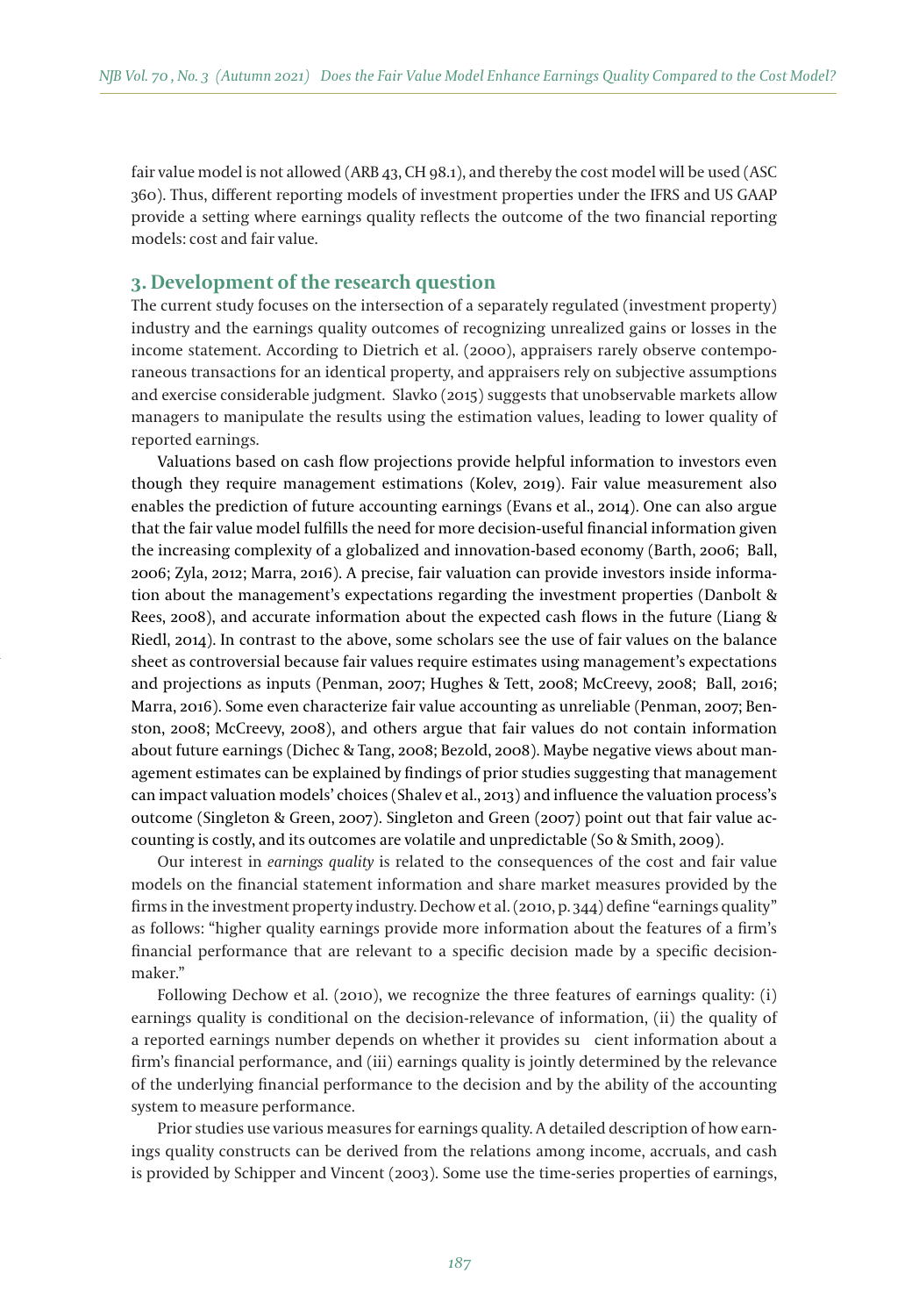including earnings persistence1 (Francis et al., 2004; Atwood et al., 2011; Chen & Wu 2013; Yao, 2013; Kamarudin & Ismail, 2014), predictability (Doyle, Lundholm, & Soliman, 2003; Francis et al., 2004; Barragato & Markelevich, 2008; Dichev & Tang, 2008; Hussainey, 2009; Kamarudin & Ismail, 2014), and timeliness (Francis et al., 2004; Abdullah, 2006; Kamarudin & Ismail, 2014). Earnings quality is also measured by using volatility concerning accruals to future cash flows (Francis et al. 2004; Kamarudin, 2014) in which earnings are associated with share market metrics, such as share prices (Richardson et al., 2005) and returns, and the level of discretionary accruals (McInnis & Collins, 2011; Kamarudin & Ismail, 2014; Darjezi, 2015).

Earnings quality and audit quality have been linked in different studies (Becker et al., 1998; Raynolds and Francis, 2000; Balsam et al., 2003). There is empirical evidence that audit quality improves the investor's ability to anticipate future earnings (Hussainey, 2009). Krishnan and Zhang (2019) use the following measures - predictability of earnings for future cash flows, earnings persistence, value-relevance of earnings, discretionary accruals, and the asymmetric timeliness of earnings - when comparing the IFRS-earnings and the Canadian GAAP (a close substitute to the US GAAP) of all listed Canadian firms in the year when the listed Canadian companies started to use IFRS. They report that the Canadian GAAP outperformed the IFRS in earnings quality. Moreover, the IFRS numbers of Canadian firms were less value-relevant and less persistent.

*Firms' contracts* are determinants of earnings quality (Dechow et al., 2010). Contracts, such as compensation contracts and debt contracts, affect financial statements' reporting (Scott, 2015). Conservatism is one of the critical earnings quality measures that are affected by contracts. Basu (1997, p. 7) describes the traditional conservatism rule, "anticipate no profits but anticipate all losses," as denoting accountants' tendency to require a higher degree of verification to recognize good news as gains than to recognize bad news as losses. If the conservatism is news dependent, it is called "conditional conservatism," and if it is not news dependent, it is called "unconditional conservatism" (Beaver & Ryan, 2005). A frequently used example of conditional conservatism is the expensing rule of inventories: lower of cost or market value (Hartfield, 1909; Esquerre, 1914; Basu, 2005; Krishnan & Zhang, 2019). According to Bever and Ryan (2005, p. 269), unconditional conservatism is "an average understatement of the book value of net assets relative to their market value." The essence of unconditional conservatism means that asset decrease (or liability increase) is presented without an economic loss event.

Conditional conservatism is vital for lenders (Ball et al., 2008). Investors demand conditional conservatism to restrict managers' ability to exploit unverifiable accounting estimates based on opportunistic motives. If market prices are unavailable, the fair value estimation process is susceptible to managerial discretion (Black et al., 2018).

According to Healy and Wahlen (1999, p. 368), *earnings management* "occurs when managers use judgment in financial reporting and in structuring transactions to alter financial reports to either mislead some stakeholders about the underlying economic performance of the company or to influence contractual outcomes that depend on reported accounting numbers." Lo (2008, p. 350) summarises the above idea of earnings management by stating that, "someone is doing something that harms someone else." Earnings management and earnings quality have joint properties, and highly managed earnings have a low quality (Lo, 2008). However, the lack of earnings management does not guarantee high-quality earnings. For example, a poor set of standards can generate low-quality financial reports (Lo, 2008). Prior studies dis-

<sup>1</sup> However arguably, the use of the cost model is likely to result higher predictability because of less variation in changes in depreciation compared to changes of fair value.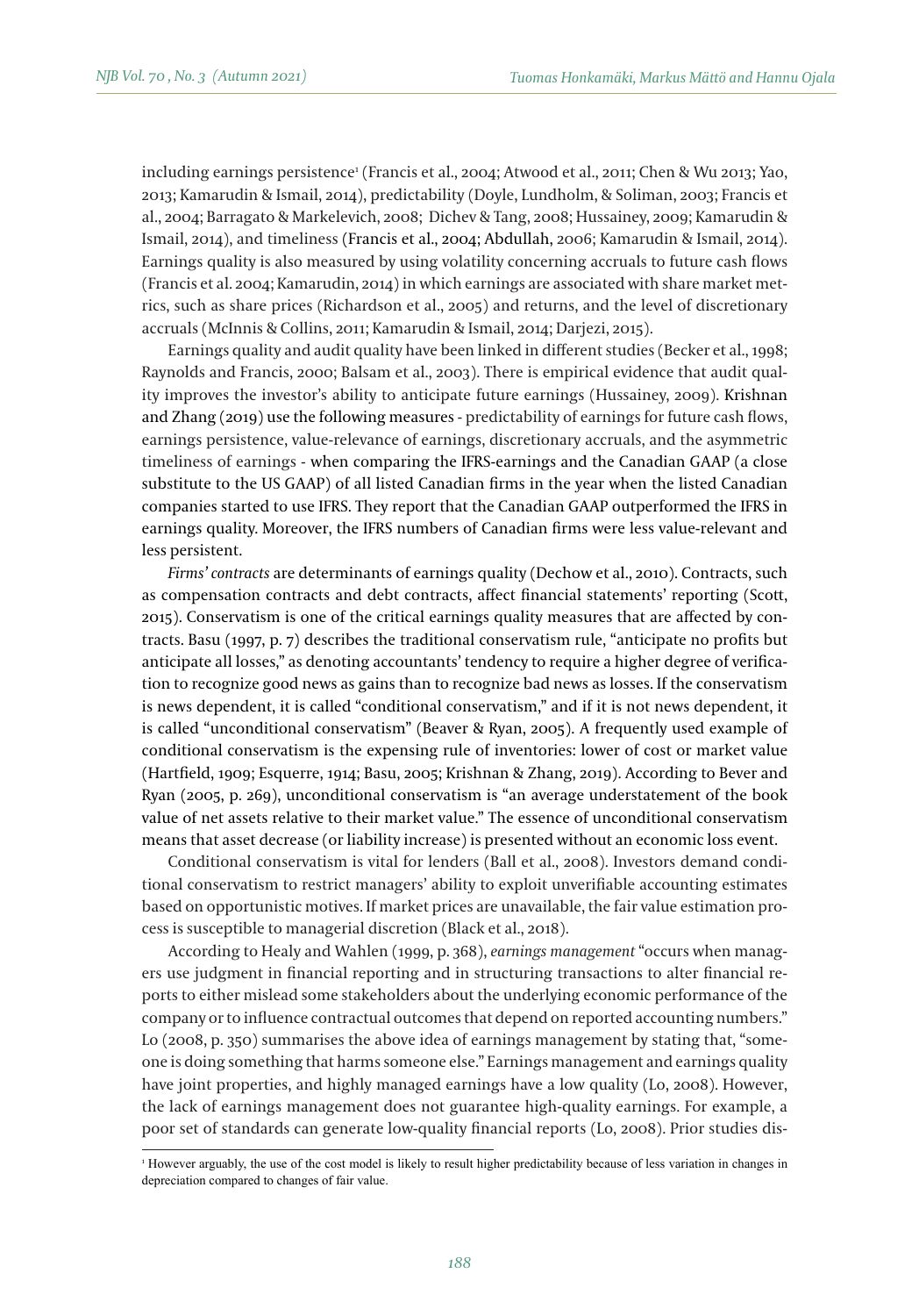cuss alternative ways to manage earnings (Jackson & Liu 2010; Keung et al., 2010; Barton & Mercer, 2005; Christensen et al., 2012; Hsu & Lin, 2016).

According to agency theory assumptions, the managers pursue maximizing their compensation (cf. Healy, 1985). The latitude of IAS 40 seems to introduce managerial opportunism. Namely, Quagli and Avallone (2010) examine the drivers of choice for IAS 40 in the real estate industry and show that information asymmetry, contractual efficiency, and managerial opportunism could account for the fair value choice. Dietrich et al. (2000) find that appraisal estimates of investment properties understate actual selling prices and are considerably less biased and more accurate in selling prices than historical costs. These findings are perhaps not unsurprising as fair values intend to reflect exit prices of the assets. Pinto and Pais (2015) find evidence suggesting that some real estate managers react to market pressure to meet financial reporting objectives by smoothing book value returns. Using all Canadian listed firms, Krishnan and Zhang (2019) report that accrual quality is lower under the IFRS, suggesting greater earnings management. In contrast, Ball (2013) argues that earnings management is a myth and no real evidence to support this fact. Based on the above discussion, we set the following research question.

*Does the use of the fair value model of the investment properties under IAS 40 improve the quality of the earnings compared to the cost model under ASC 360?*

## **4. Empirical tests and data**

## 4.1 Data

As our research question addresses companies in the investment property industry, we start the sample development by identifying all listed companies from the real estate industry corresponding to the SIC two-digit industry number 65 ("Real estate"). Our sample includes companies from the USA, Australia, Canada, Great Britain, Hong Kong, Ireland, Singapore, South Africa, and New Zealand. The number of observations by country is described in Table 1. The data covers years 2014-2019, and we require data from at least two successive years for variables of interest to satisfy the requirement of including a lagged variable in the cash flow predictability, earnings persistence, value relevance, and discretionary accruals tests. We use all firm-year observations with data available in databases that are needed for our tests, and winsorize the distributions of our variables in 1% and 99% to mitigate problems with outliers. From Table 1, we can see that our sample includes 399 companies (150 from the U.S. and 249 from the IFRS countries) and 2,394 (900 US and 1,494 IFRS) firm-year observations. The number of observations used in the actual tests is lower than the above when data on variables are not available from public sources identified in the study. The data availability by variable has been presented in the first and second columns of Table 2.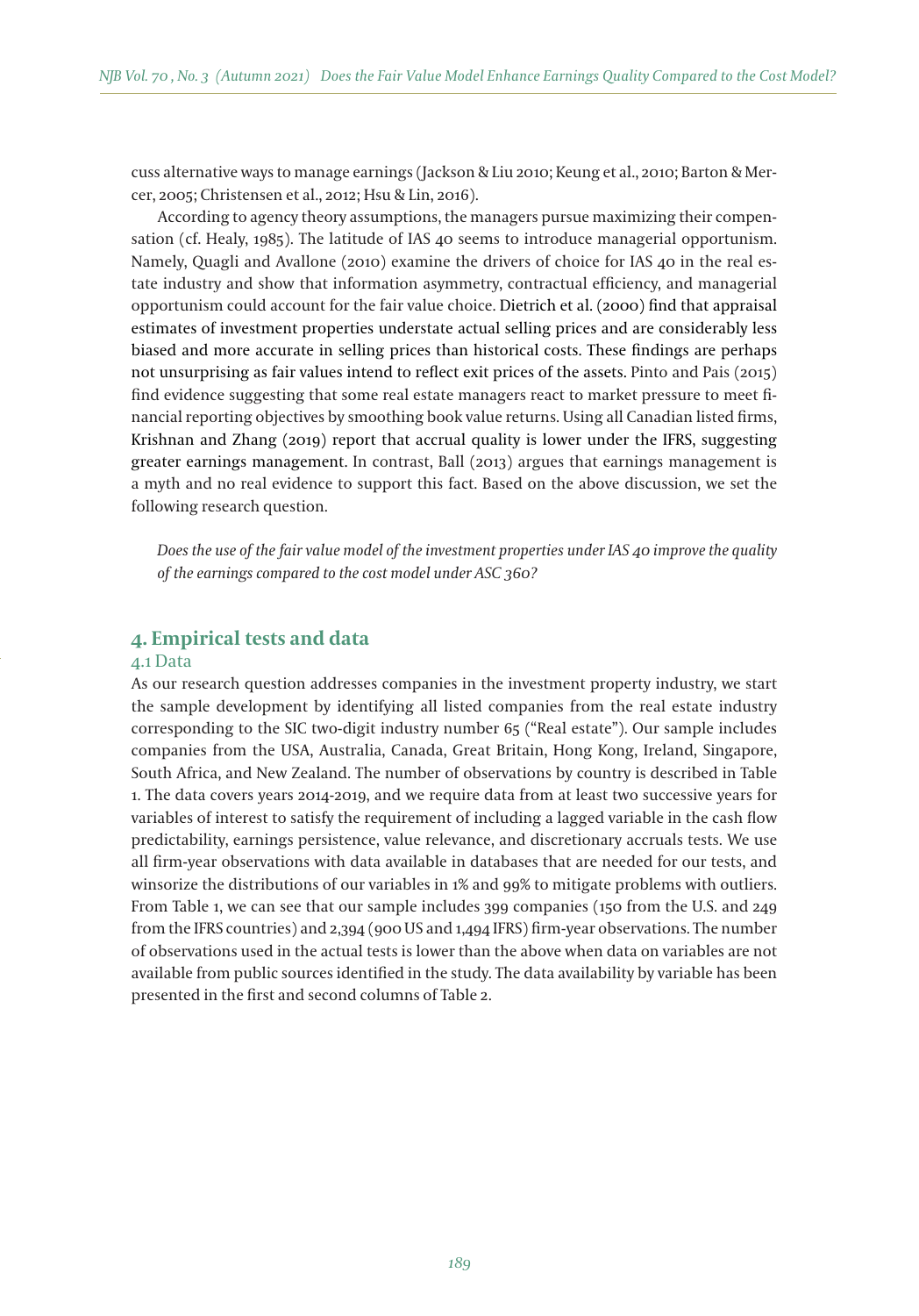| <b>COUNTRY</b>       | <b>FIRMS</b> | <b>FIRM-YEARS</b> | <b>PERCENT</b> |
|----------------------|--------------|-------------------|----------------|
| Australia            | 37           | 222               | 9.27           |
| Canada               | 51           | 306               | 12.78          |
| <b>Great Britain</b> | 63           | 378               | 15.79          |
| Hong Kong            | 41           | 246               | 10.28          |
| Ireland              | 1            | 6                 | 0.25           |
| Singapore            | 43           | 258               | 10.78          |
| South Africa         | 13           | 78                | 3.26           |
| <b>United States</b> | 150          | 900               | 37.59          |
| Total                | 399          | 2,394             | 100.00         |

#### **Table 1.** The number of observations by country

We use two sources of data. Our primary data source is Orbis (provided by Bureau van Dijk), from which we gather all financial statement and valuation information. The USGAAP cash flows are taken from the Compustat database. The variable definitions are presented in Appendix 1.

#### 4.2 Models of earnings persistence, (3) earnings persistence, (3) value-relevance of earnings,  $\alpha$

To compare the earnings quality between the U.S. and IFRS companies, we recognize that "there is no measure of earnings quality that is superior for all decision models" (Detchow et al., 2010,  $345$ ). We follow Krishnan and Zhang (2019) and use five different attributes for earnings quality: (1) predictability of earnings, (2) earnings persistence, (3) value-relevance of earnings, (4) 4.2.1 *Predictability of earnings* discretionary accruals, and (5) asymmetric timeliness of earnings.

#### *4.2.1 Predictability of earnings* We use the model from Dechow et al. (1998) to measure the predictability of earnings. Here, the cash of earnings of earnings. Here, the cash of earnings of earnings. Here, the cash of earnings of earnings. Here, the cash

We use the model from Dechow et al. (1998) to measure the predictability of earnings. Here,  $\frac{1}{2}$ the cash flow is predicted by the previous year's earnings as follows:

$$
CFO_t = \alpha + \beta_1 EPS_{t-1} + \varepsilon \tag{1}
$$

where *CFO* is the cash flow from operations per share, and *EPS* is the earnings per share. A positive relationship between the cash flow and the previous year's EPS is expected, indicating the predictability of earnings (Dechow et al., 1998).

## 4.2.2. Earnings persistence

The persistence of earnings is analyzed similarly to Krishnan and Zhang (2019):

$$
EPS_t = \alpha + \beta_1 EPS_{t-1} + \varepsilon
$$
 (2)

where EPS is earnings per share. The quality of persistence is evaluated by comparing the coefwhere *EFS* is earnings per share. The quanty of persistence is evaluated by comparing the coef-<br>ficients of models with subsamples using Chi<sup>2</sup>-test statistic and by comparing the explanatory power (*R2* ) of the models.  $\alpha$  models with subsamples using  $\alpha$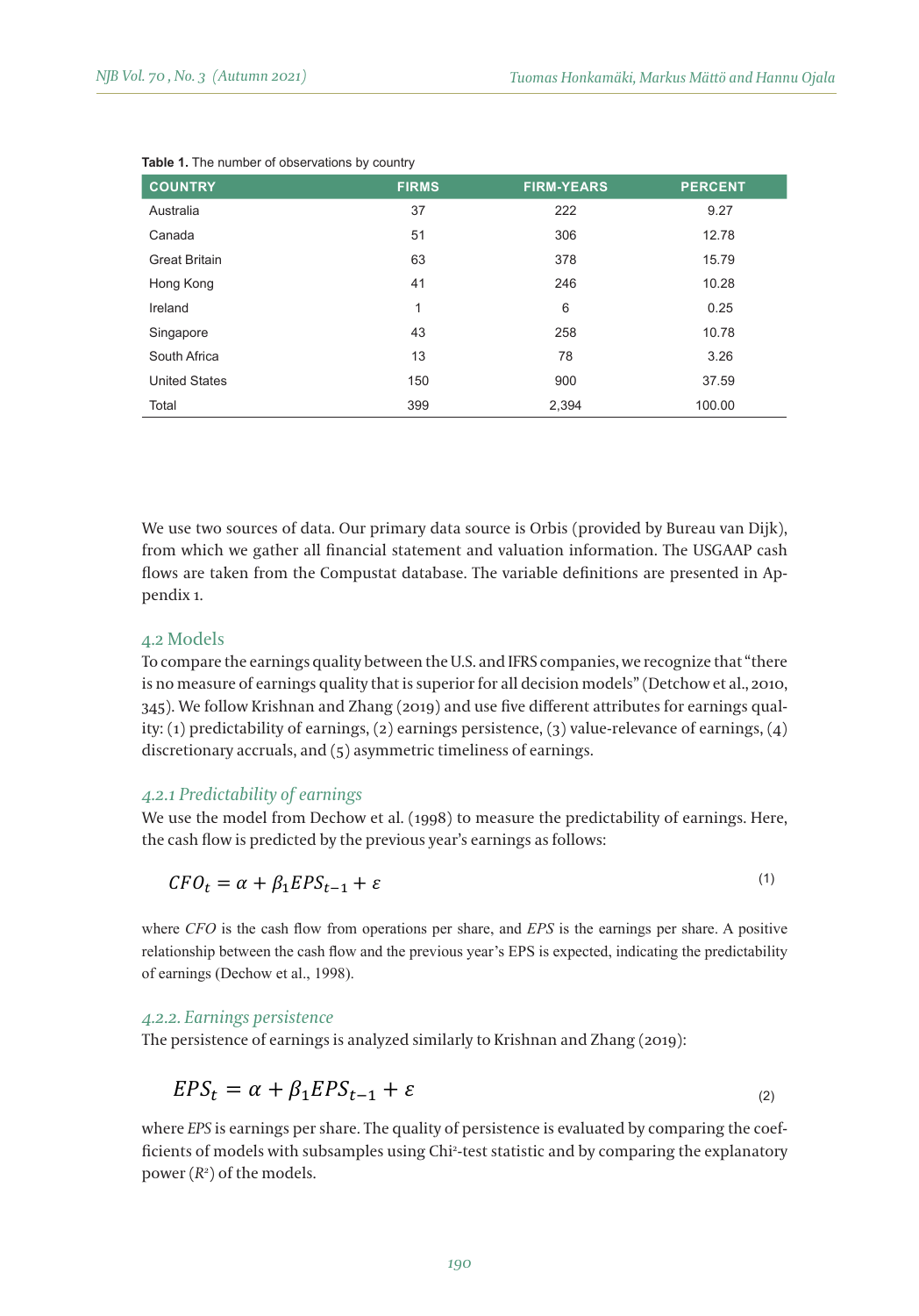$\mathbf{A} = \mathbf{A} + \mathbf{A} + \mathbf{A} + \mathbf{A} + \mathbf{A} + \mathbf{A} + \mathbf{A} + \mathbf{A} + \mathbf{A} + \mathbf{A} + \mathbf{A} + \mathbf{A} + \mathbf{A} + \mathbf{A} + \mathbf{A} + \mathbf{A} + \mathbf{A} + \mathbf{A} + \mathbf{A} + \mathbf{A} + \mathbf{A} + \mathbf{A} + \mathbf{A} + \mathbf{A} + \mathbf{A} + \mathbf{A} + \mathbf{A} + \mathbf{A} + \mathbf{A} + \mathbf{A} + \mathbf$ 

## *4.2.3. Value-relevance of earnings* month and three months after the fiscal year-end (Barth et al., 2008). These are respectively calculated

The third attribute of earnings quality is value-relevance, based on the share price predictability one month and three months after the fiscal year-end (Barth et al., 2008). These are respectively calculated as follows: **By an only and** *EPS* and *EPS*. Furthermore, to *BVS* and *EPS*. Furthermore, to *EPS*. Furthermore, to *EPS*. Furthermore, to *EPS*. Furthermore, to *EPS*. Furthermore, to *EPS*. Furthermor

$$
PRICE\_LAG1 = \alpha + \beta_1 BVS + \beta_2 EPS\_LOSS + \beta_3 EPS + \beta_4 EPS\_LOSS \times EPS + \epsilon, \quad (3)
$$

$$
PRICE\_LAG3 = \alpha + \beta_1 BVS + \beta_2 EPS\_LOSS + \beta_3 EPS + \beta_4 EPS\_LOSS \times EPS + \epsilon, \quad (4)
$$

where *PRICE\_LAG1* and *PRICE\_LAG3* are the share prices one month and three months after the fiscal year-end, respectively. In addition, *BVS* is the book value of equity per share, and *EPS* is the earnings per share. Based on Ohlson (1995), we expect positive coe cients on BVS and *EPS*. Furthermore, to capture the piece-wise linearity of earnings (Basu, 1997), we add the loss dummy indicating negative EPS and the interaction term *EPS\_LOSS x EPS* to control for negative per share. Based on Ohlson (1995), we expect positive coefficients on *BVS* and *EPS*. Furthermore, to We use also a value-relevance model where earnings and the change of earnings are the predictors of year-end and ending three months after the fiscal year-end. *EPS* is the earnings per share, and *CHEPS* is We follow Dechow and Dichev (2002) and calculate the total accruals as the dependent variable of earnings.  $\overline{\phantom{a}}$ 

We use also a value-relevance model where earnings and the change of earnings are the predictors of share returns (Ghosh & Moon, 2005).

$$
RETURN = \alpha + \beta_1 EPS + \beta_2 CHEPS + \varepsilon
$$
\n<sup>(5)</sup>

In equation (5), *RETURN* is a 12-month buy-and-hold share return starting nine months before n equation (5*), KETOKN i*s a 12-month buy-and-hold share return starting nine months before<br>the fiscal year-end and ending three months after the fiscal year-end. *EPS* is the earnings per share, and *CHEPS* is the annual change of EPS.  $W_{\text{S}}$  and distribution are distribution of earnings and the predictors of earnings are the predictors of earnings are the predictors of earnings are the predictors of earnings are the predictors of earnings are the pr

# 4.2.4. Discretionary accruals<br>we say the cash flow flow from one year before, in the current year, and one year, and one year, and one year

We follow Dechow and Dichev (2002) and calculate the total accruals as the dependent variable of equation (6). Scaled cash flow from one year before, in the current year, and one year after are the predictor variables in the equation.

$$
ACCRUALS_t = \alpha + \beta_1 CFO\_SCALED_{t-1} + \beta_2 CFO\_SCALED_t + \beta_3 CFO\_SCALED_{t+1} + \varepsilon
$$
 (6)

Total accruals (*ACCRUALS*) are calculated as earnings +depreciation less operating cash flows, divided by market capitalization. *CFO SCALED* is an operational cash flow scaled by market capitalization.

#### *4.2.5. Asymmetric timeliness of earnings* by market capitalization. *CFO SCALED* is an operational cash flow scaled by market capitalization.

Finally, we use the model proposed by Basu (1997) to evaluate the amount of conditional conservatism (the asymmetric timeliness of the recognition of gains and losses) of earnings.

$$
EPS\_SCALED = \alpha + \beta_1 RET + \beta_2RET\_NEG + \beta_3RET\_NEG \times RET + \varepsilon
$$

 $\rightarrow$ 

In equation (7), *EPS\_SCALED* represents the earnings per share scaled by share price. *RET* is a 12-month buy-and-hold share return and RET\_NEG is a dummy capturing negative return. Regression coe cient  $\beta_{_1}$  measures the conservatism for positive returns, whereas the sum of  $\beta_{_1}$ and  $\beta_3$  measures the conservatism for the negative returns. A significant positive coe cient of  $\beta_3$  indicates the asymmetric timeliness of earnings.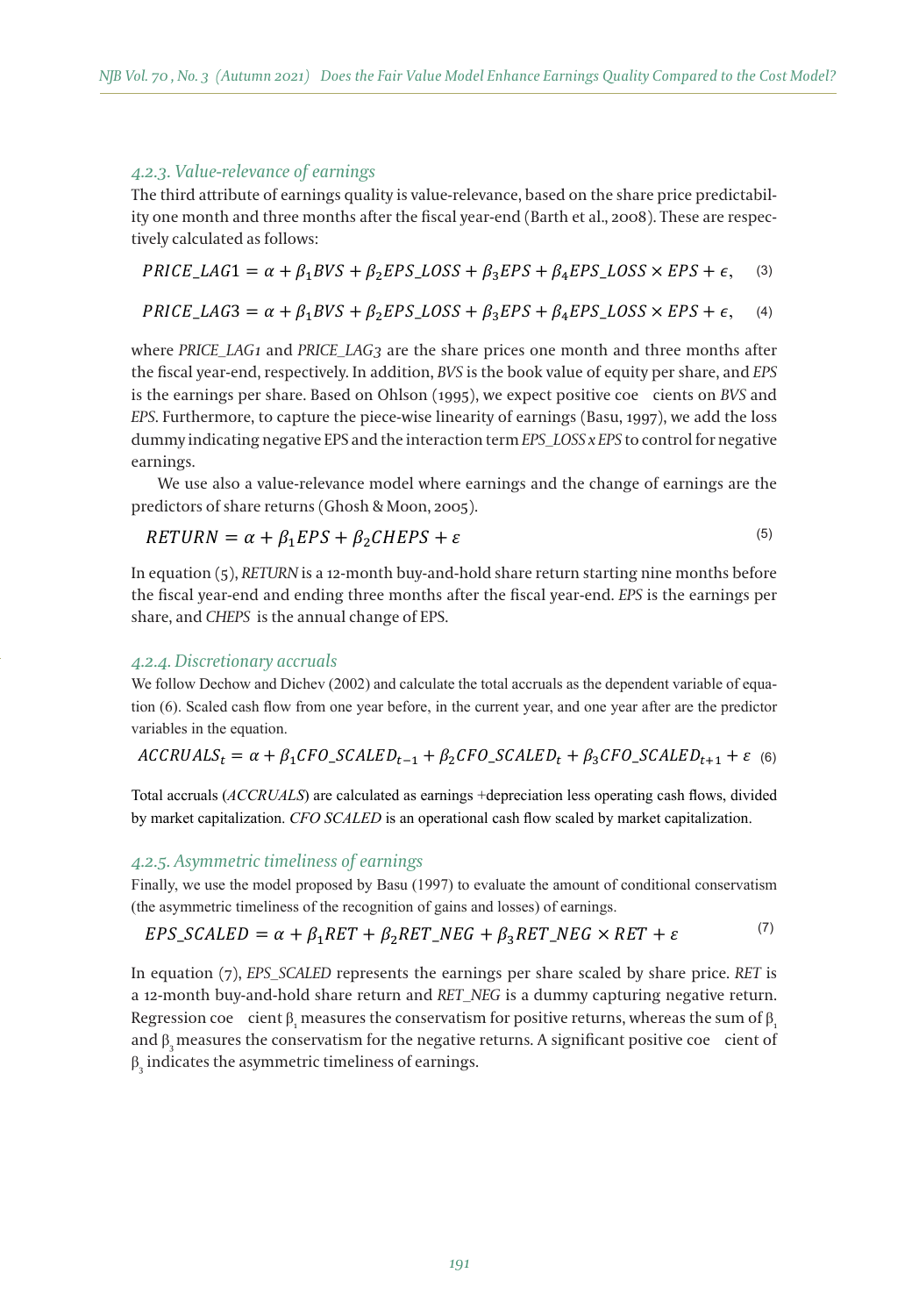## **5. Results**

## 5.1. Descriptive statistics

The descriptive statistics for the variables used in our tests are shown in Table 2. In the table, we present the mean values and standard deviations separately based on the subsets of firms that apply the IFRS and those that apply the US GAAP. The table also reports the *p*-values from the mean tests between the subsamples. Table 2 shows that the share of negative earnings is higher in the U.S. sample. In the IFRS sample, the share of negative stock return and the absolute value of total accruals are higher.

#### **Table 2: Group statistics with t-test (IFRS compared the US GAAP)**  Mean values, differences, standard deviations, t-values, and p-values.

|                   | N (IFRS) | N(US) | <b>MEAN (IFRS)</b> | <b>MEAN(US)</b> | DIFF.     | <b>SD(IFRS)</b> | SD(US) | <b>T-VALUE</b> | <b>P-VALUE</b> |
|-------------------|----------|-------|--------------------|-----------------|-----------|-----------------|--------|----------------|----------------|
| BIG4              | 990      | 414   | .687               | .314            | .373      | .464            | .465   | 13.70          | .000           |
| <b>CFO</b>        | 1187     | 341   | .478               | 2.173           | $-1.694$  | 1.580           | 2.928  | $-14.05$       | .000           |
| <b>EPS</b>        | 1250     | 473   | .458               | .673            | $-.215$   | 1.560           | 2.285  | $-2.25$        | .026           |
| EPS LOSS          | 1494     | 900   | .170               | .205            | $-.035$   | .376            | .404   | $-2.20$        | .025           |
| <b>CHEPS</b>      | 1182     | 414   | $-.011$            | .359            | $-.370$   | 1.186           | 2.221  | $-4.25$        | .000           |
| <b>PRICE</b>      | 1257     | 478   | 6.301              | 22.407          | $-16.107$ | 17.098          | 26.165 | $-15.00$       | .000           |
| PRICE LAG1        | 1229     | 427   | 6.512              | 24.067          | $-17.555$ | 17.773          | 28.958 | $-14.70$       | .000           |
| PRICE LAG3        | 1243     | 440   | 6.677              | 24.424          | $-17.747$ | 18.616          | 30.682 | $-14.30$       | .000           |
| <b>BVS</b>        | 1250     | 478   | 6.470              | 11.279          | $-4.809$  | 15.140          | 12.929 | $-6.15$        | .000           |
| <b>RET</b>        | 1164     | 368   | $-.008$            | .001            | $-.009$   | .348            | .540   | $-.35$         | .721           |
| <b>RET NEG</b>    | 1494     | 900   | .360               | .185            | .174      | .480            | .389   | 9.25           | .000           |
| <b>ACCRUALS</b>   | 1494     | 900   | .022               | .005            | .017      | .206            | .082   | 2.35           | .020           |
| <b>CFO SCALED</b> | 1153     | 341   | .029               | .121            | $-.092$   | .546            | .414   | $-2.89$        | .004           |
| <b>EPS SCALED</b> | 1212     | 456   | .030               | $-.073$         | .103      | .597            | 1.762  | 1.78           | .074           |

BIG4 is an indicator for BIG4-auditor; *CFO* cash flow from operations per share; *EPS* is earnings per share in a fiscal year; *EPS\_LOSS* is a dummy for negative EPS; *CHEPS is* an annual change in EPS; PRICE\_LAG\_1 and PRICE\_LAG\_3 are the stock prices one and three months after the fiscal year-end, respectively; BVS is book value per share; RET is a 12-month buy-and-hold stock return; RET\_NEG is a dummy for negative return; *ACCRUALS* is the total accruals; *CFO\_SCALED* is the cash flow scaled by market capital, and *EPS\_SCALED* is the EPS scaled by market capital. Variable definitions are presented in the Appendix.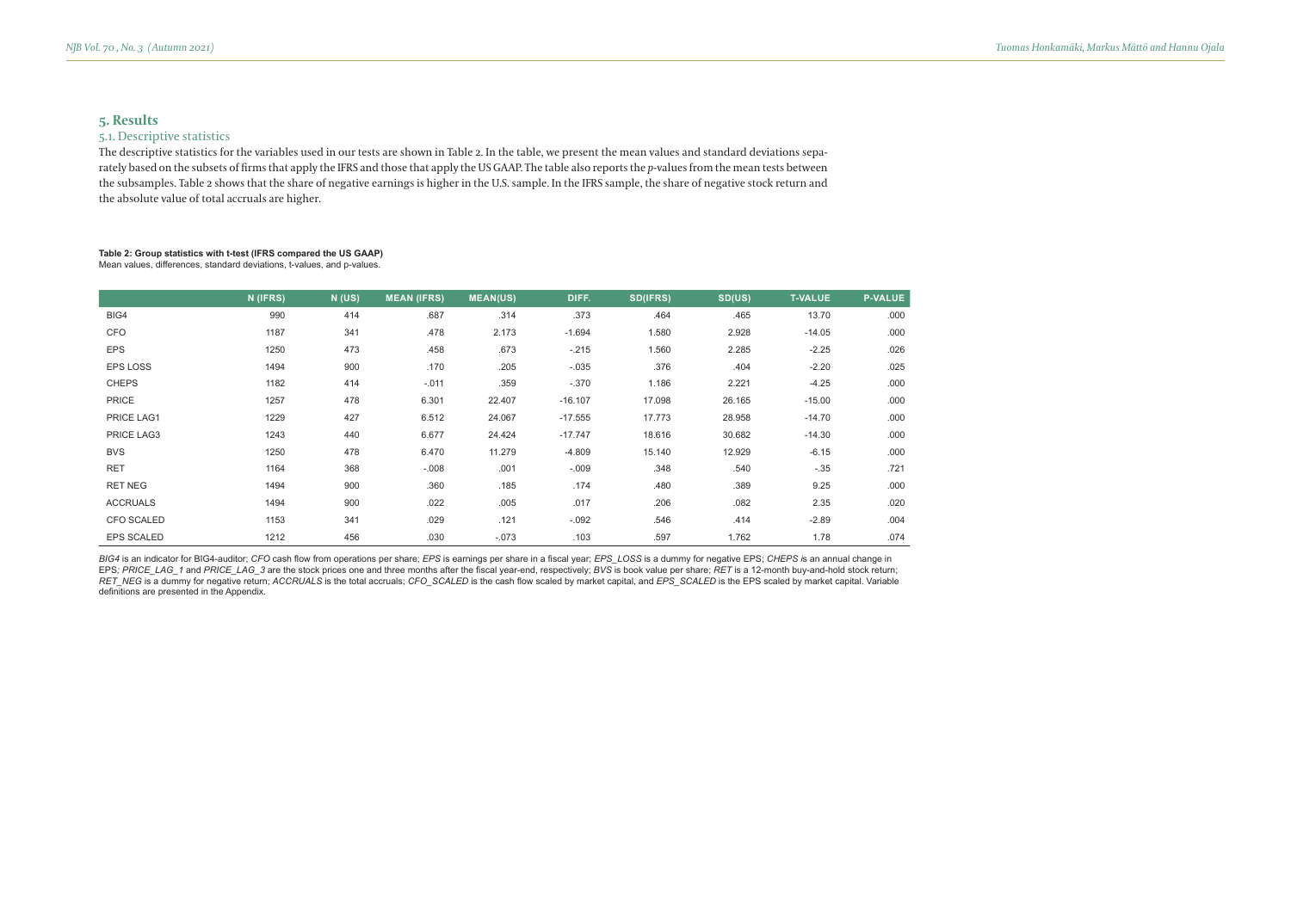When we hand-collected additional data from a total of 100 random companies from our sample, non-tabulated descriptive statistics show that the mean investment properties to total assets of IFRS companies was 81.3 percent and of US companies 78.4 percent (standard deviations 16.4 and 21.2 per cents, respectively).

## 5.2 Predictability of earnings

Table 3 Panel A presents the results of the earnings predictability. We run equation (1) for the full sample and separately for IFRS and US GAAP subsamples. A positive coe cient for the previous year's EPS is expected; that is, *EPS* should be positively correlated with future cash flows. In both subsamples, the coe cient of *EPS*<sub>t-1</sub> is significant and positive. In U.S. firms, the coe cient (0.846) is higher than in IFRS companies (0.574). The difference is not statistically significant. We also observe a higher  $\mathbb{R}^2$  for the US GAAP sample (0.409) than for the IFRS sample (0.363).

#### **Table 3 Panel A. Regression results**

The dependent variable is *CFO.* Coefficients, (std. errors), Chi2 and (p-values).

|           | (1)         | (2)           | (3)        | (4)              |
|-----------|-------------|---------------|------------|------------------|
|           | <b>IFRS</b> | <b>USGAAP</b> | <b>ALL</b> | CHI <sup>2</sup> |
| EPSt 1    | $0.574***$  | $0.846***$    | $0.692***$ | 1.67             |
|           | (0.149)     | (0.150)       | (0.123)    | (0.197)          |
| cons      | $0.178**$   | $1.484***$    | $0.431***$ |                  |
|           | (0.088)     | (0.203)       | (0.088)    |                  |
| Obs.      | 1131        | 300           | 1431       |                  |
| R-squared | 0.363       | 0.409         | 0.358      |                  |

Standard errors are in parenthesis. \*\*\* p<0.01, \*\* p<0.05, \* <0.1

*CFO* is cash flow from operations per share; *BIG4* is an indicator for BIG4-auditor; *EPS* is earnings per share. Variable definitions are presented in the Appendix.

#### **Table 3 Panel B. Predictability of earnings**

The dependent variable is *CFO*. Coefficients, (std. errors), Chi2 and (p-values)

|                     | (1)         | (2)            | (3)        | (4)              |
|---------------------|-------------|----------------|------------|------------------|
|                     | <b>IFRS</b> | <b>US GAAP</b> | <b>ALL</b> | CHI <sup>2</sup> |
| BIG4                | $0.313**$   | 0.291          | 0.170      | 0.00             |
|                     | (0.157)     | (0.693)        | (0.221)    | (0.974)          |
| EPSt 1              | $0.581***$  | $0.954***$     | $0.739***$ | 1.76             |
|                     | (0.152)     | (0.242)        | (0.166)    | (0.184)          |
| BIG4xEPSt 1         | $-0.001$    | $-0.267$       | $-0.052$   | 0.73             |
|                     | (0.062)     | (0.313)        | (0.083)    | (0.392)          |
| $_{\rm_{\rm}}$ cons | 0.035       | 1.005          | $0.240*$   |                  |
|                     | (0.057)     | (0.649)        | (0.134)    |                  |
| Obs.                | 750         | 133            | 883        |                  |
| R-squared           | 0.381       | 0.540          | 0.426      |                  |

\*\*\* p<0.01, \*\* p<0.05, \* p<0.1

CFO is cash flow from operations per share; Big4 is an indicator for Big4-auditor; EPS is earnings per share. Variable definitions are presented in the Appendix.CFO is cash flow from operations per share; BIG4 is an indicator for BIG4-auditor; EPS is earnings per share. Variable definitions are presented in the Appendix.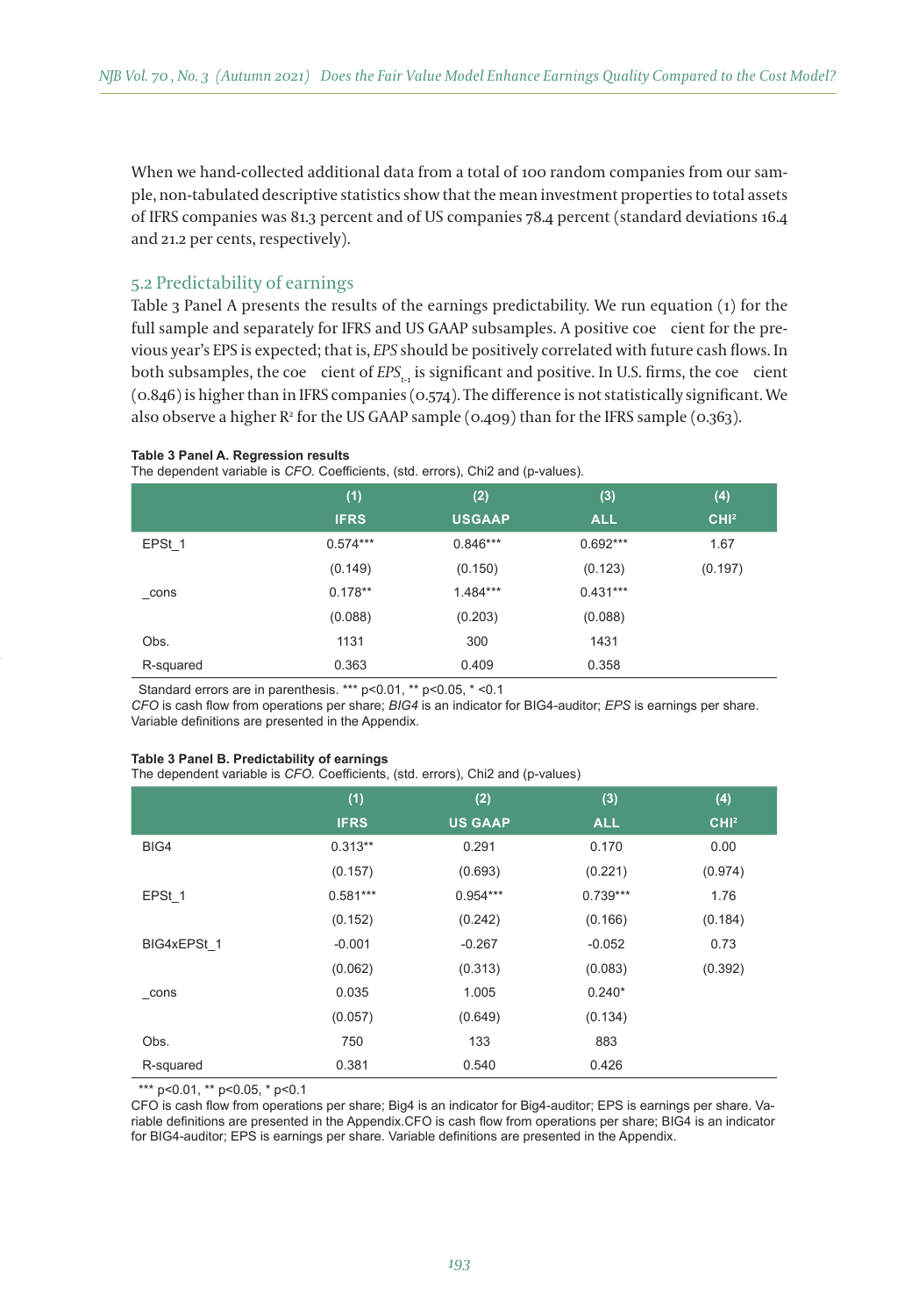The absolute value of the coecient of EPS in the US sample is higher than that of the IFRS sample. However, the observed difference between standards is not statistically significant (p-value of the Chi2 -test is 0.197). Therefore we conclude that there is no difference in earnings predictability between IFRS and US GAAP.

## 5.3 Earnings persistence

The results for the regression equation (2) are presented in Table 4 Panel A. Similarly Chalmers et al. (2011), our interpretation is that an increase in earnings predictability reflects better incorporation of underlying economic circumstances that have continuing effects on the future earnings. Therefore, we interpret a higher positive coe cient as an indication of higher earnings quality. However, from Table  $\alpha$  Panel A, we observe the coecients of US GAAP (coecient is 0.795) and IFRS samples (coe cient is 0.774) are not statistically different from each other (*p-*value of Chi2 -test is 0.873).

#### **Table 4 Panel A. Earnings persistence**

The dependent variable is EPS. Coefficients, (std. errors), Chi<sup>2</sup> and (p-values).

|           | (1)         | (2)           | (3)        | (4)              |
|-----------|-------------|---------------|------------|------------------|
|           | <b>IFRS</b> | <b>USGAAP</b> | <b>ALL</b> | CHI <sup>2</sup> |
| EPSt 1    | $0.774***$  | $0.795***$    | $0.784***$ | 0.03             |
|           | (0.069)     | (0.117)       | (0.063)    | (0.873)          |
| $\_cons$  | $0.082***$  | $0.255***$    | $0.125***$ |                  |
|           | (0.031)     | (0.063)       | (0.028)    |                  |
| Obs.      | 1182        | 414           | 1596       |                  |
| R-squared | 0.615       | 0.571         | 0.596      |                  |

Standard errors are in parenthesis. \*\*\* p<0.01, \*\* p<0.05, \* p<0.1

*CFO* is cash flow from operations per share; *Big4* is an indicator for Big4-auditor; *EPS* is earnings per share. Variable definitions are presented in the Appendix.

#### **Table 4 Panel B. Earnings persistence**

The dependent variable is EPS. Coefficients, (std. errors), Chi<sup>2</sup> and (p-values)

|                     | (1)         | (2)            | (3)        | (4)              |
|---------------------|-------------|----------------|------------|------------------|
|                     | <b>IFRS</b> | <b>US GAAP</b> | <b>ALL</b> | CHI <sup>2</sup> |
| BIG4                | 0.029       | $-0.031$       | $-0.019$   | 0.13             |
|                     | (0.068)     | (0.152)        | (0.072)    | (0.714)          |
| EPSt 1              | $0.814***$  | $0.841***$     | $0.831***$ | 0.02             |
|                     | (0.083)     | (0.163)        | (0.076)    | (0.880)          |
| BIG4xEPSt 1         | 0.003       | 0.018          | $-0.001$   | 0.02             |
|                     | (0.023)     | (0.198)        | (0.024)    | 0.01             |
| $_{\rm_{\rm}}$ cons | 0.052       | $0.246**$      | $0.113**$  | (0.939)          |
|                     | (0.035)     | (0.120)        | (0.047)    |                  |
| Obs.                | 784         | 193            | 977        |                  |
| R-squared           | 0.686       | 0.638          | 0.669      |                  |

\*\*\* p<0.01, \*\* p<0.05, \* p<0.1

*CFO* is cash flow from operations per share; *Big4* is an indicator for Big4-auditor; *EPS* is earnings per share. Variable definitions are presented in the Appendix.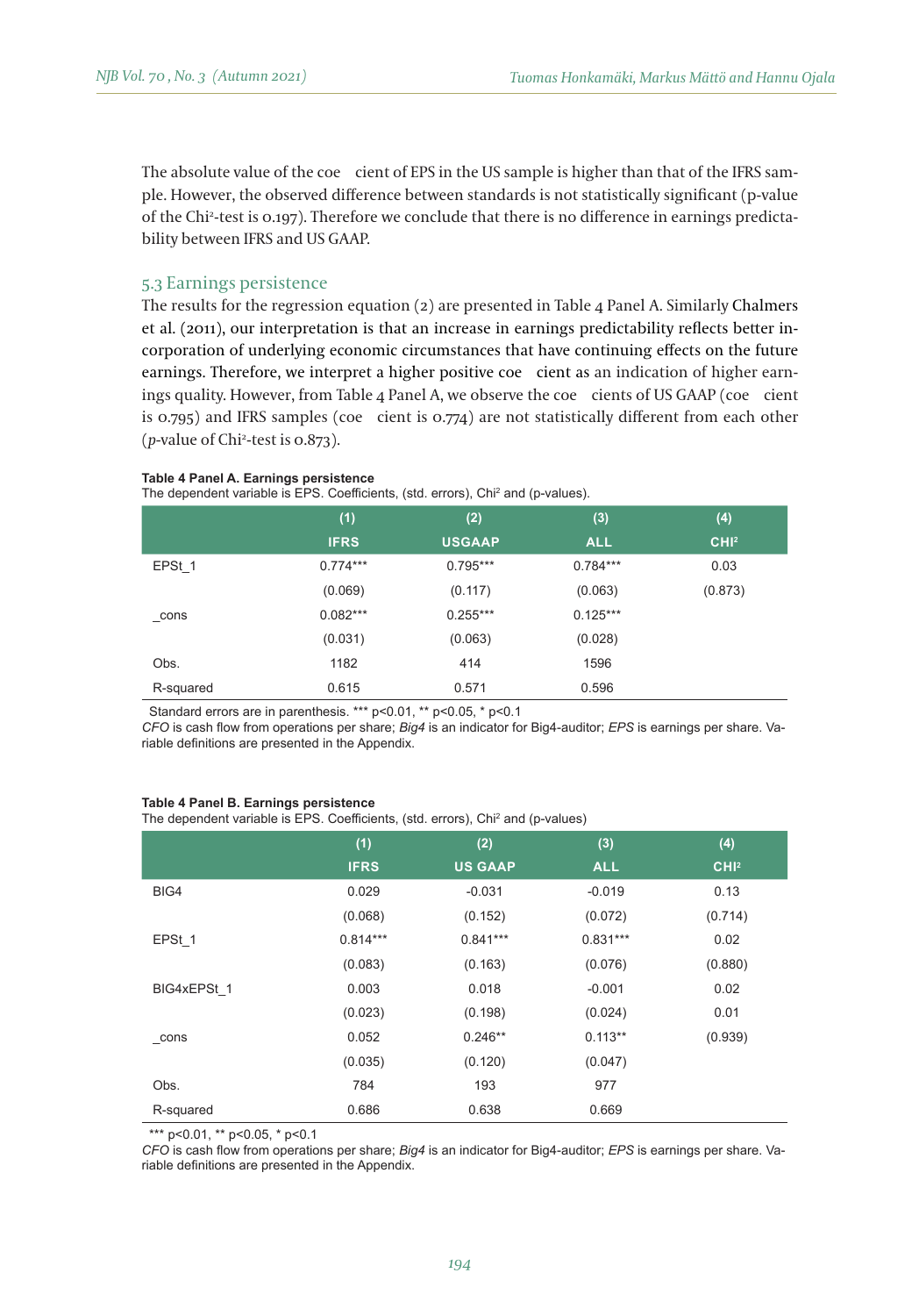The explanatory power (*R2* ) in the models are 0.615 and 0.571 for the IFRS and the US GAAP subsamples, respectively.

## 5.4 Value-relevance

Tables 5–6 presents the results regarding equations  $(4) - (5)$ . The difference of the coecients between the U.S. and IFRS subsamples is analyzed using the Chi-square test. The dependent variables are *PRICE\_LAG\_3* (Table 5 Panel A) and *RETURN* (Table 6 Panel A). We control for negative EPS with the EPS loss dummy and let the latter interact with EPS. In Table 5 Panel A, the share price is lagged by three months. The coe cient of *BVS* is positive and statistically significant for both subsamples. For the IFRS firms (in Column 1), the coe cient is 0.846, suggesting that  $84.6\%$  of the reported book value is capitalized in the share value. This coecient is lower than the theoretical value of 1 (Ohlson, 1995). It can be seen from the test  $\beta$ (BVS)=1 because the regression coecient of BVS of IFRS subsample differs from 1 (*p-*value is below 0.001). This is not true for the US GAAP sample where the *p*-value of the test  $\beta$ (BVS)=1 is 0.883 suggesting that the coe cient of *BVS* (0.986) does not differ from 1. However, the  $R^2$  of the IFRS sample (0.764) is much higher than that of the USGAAP sample (0.374). We can also see that for the US firms the coecients of *EPS\_LOSSxEPS* differs at the 10 % confidence level between subsamples (p-value of Chi<sup>2</sup> test is 0.089). Other coe - cients are not statistically different between the subsamples. Untabulated results using a lag of one month instead of three months remain qualitatively the same.

|                     | (1)         | (2)            | (3)         | (4)              |
|---------------------|-------------|----------------|-------------|------------------|
|                     | <b>IFRS</b> | <b>US GAAP</b> | <b>ALL</b>  | CHI <sup>2</sup> |
| <b>BVS</b>          | $0.846***$  | $0.986***$     | $0.891***$  | 0.35             |
|                     | (0.178)     | (0.158)        | (0.133)     | (0.556)          |
| EPS LOSS            | $2.661***$  | $6.905*$       | $6.188***$  | 1.18             |
|                     | (0.949)     | (3.820)        | (1.823)     | (0.278)          |
| <b>EPS</b>          | $2.434**$   | 4.657***       | $3.410**$   | 1.18             |
|                     | (1.118)     | (1.733)        | (1.347)     | (0.277)          |
| EPS LOSSxEPS        | $-1.112*$   | $-0.001***$    | $-0.001***$ | $2.89*$          |
|                     | (0.655)     | (0.000)        | (0.000)     | (0.089)          |
| $\_cons$            | $-0.951*$   | 7.191***       | 0.717       |                  |
|                     | (0.545)     | (2.634)        | (0.627)     |                  |
| Obs.                | 1347        | 458            | 1805        |                  |
| R-squared           | 0.764       | 0.374          | 0.561       |                  |
| $\beta$ (BVS)=1 (p) | (0.000)     | (0.883)        |             |                  |

#### **Table 5 Panel A. Value relevance**

The dependent variable is *PRICE\_LAG\_3.* Coefficients, (std. errors), Chi<sup>2</sup> and (p-values)

\*\*\* p<0.01, \*\* p<0.05, \* p<0.1

*PRICE\_LAG\_3* is the stock price three months after the fiscal year-end, BVS is book value per share; *EPS* is earnings per share and *EPS\_LOSS* is a dummy for negative EPS. Variable definitions are presented in the Appendix.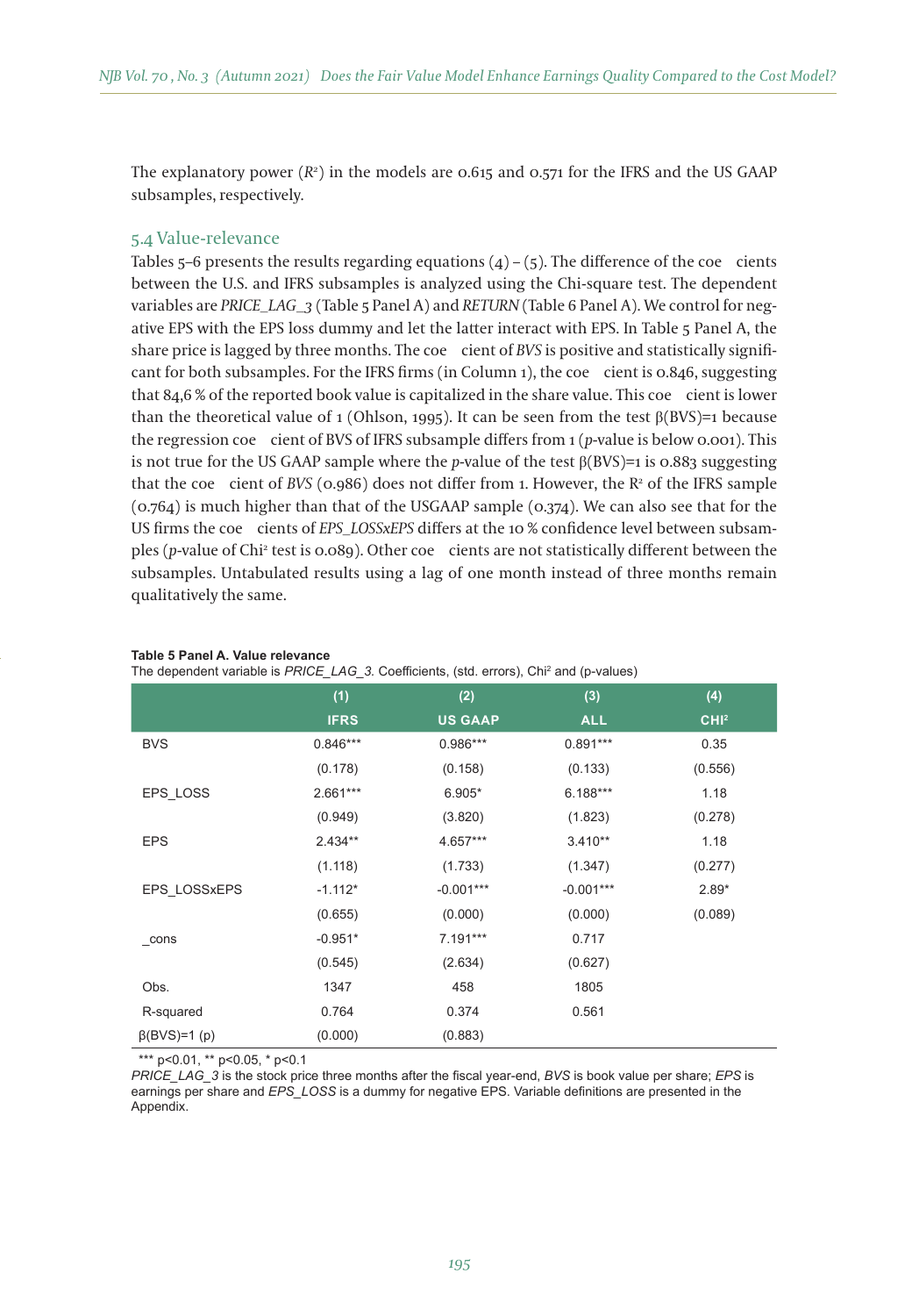#### **Table 5 Panel B. Value relevance**

The dependent variable is *PRICE\_LAG\_3*. Coefficients, (std. errors), Chi<sup>2</sup> and (p-values)

|              | (1)         | (2)           | (3)        | (4)              |
|--------------|-------------|---------------|------------|------------------|
|              | <b>IFRS</b> | <b>USGAAP</b> | <b>ALL</b> | CHI <sup>2</sup> |
| <b>BVS</b>   | $0.873***$  | $0.978***$    | $0.853***$ | 0.17             |
|              | (0.189)     | (0.177)       | (0.125)    | (0.684)          |
| EPS LOSS     | $3.068**$   | 2.718         | 4.370***   | 0.01             |
|              | (1.369)     | (2.855)       | (1.380)    | (0.910)          |
| <b>EPS</b>   | 2.363*      | 4.564***      | $3.499***$ | 1.96             |
|              | (1.317)     | (0.889)       | (0.954)    | (0.162)          |
| EPS LOSSxEPS | $-0.784$    | $-0.238***$   | $-0.351**$ | 0.91             |
|              | (0.572)     | (0.046)       | (0.171)    | (0.339)          |
| BIG4         | $-0.038$    | 3.704         | $-0.329$   | 1.78             |
|              | (1.054)     | (2.658)       | (1.143)    | (0.182)          |
| $\_cons$     | $-0.925$    | 4.030         | 0.324      |                  |
|              | (0.841)     | (3.137)       | (1.084)    |                  |
| Obs.         | 795         | 194           | 989        |                  |
| R-squared    | 0.763       | 0.724         | 0.726      |                  |

Standard errors are in parenthesis. \*\*\* p<0.01, \*\* p<0.05, \* p<0.1

*PRICE\_LAG\_3* is the stock price three months after the fiscal year-end, BVS is book value per share; *EPS* is earnings per share and *EPS* LOSS is a dummy for negative EPS. Variable definitions are presented in the Appendix.

#### **Table 6 Panel A. Value relevance**

The dependent variable is *RETURN*. Coefficients, (std. errors), Chi<sup>2</sup> and (p-values).

|              | (1)<br><b>IFRS</b> | (2)<br><b>USGAAP</b> | (3)<br><b>ALL</b> | (4)<br>CHI <sup>2</sup> |
|--------------|--------------------|----------------------|-------------------|-------------------------|
| <b>EPS</b>   | $0.029***$         | $0.044**$            | $0.035***$        | 0.53                    |
|              | (0.007)            | (0.019)              | (0.009)           | (0.467)                 |
| <b>CHEPS</b> | 0.005              | $-0.034$             | $-0.014$          | 2.28                    |
|              | (0.013)            | (0.022)              | (0.013)           | (0.131)                 |
| cons         | $-0.018$           | 0.021                | $-0.010$          |                         |
|              | (0.012)            | (0.033)              | (0.013)           |                         |
| Obs.         | 1112               | 380                  | 1492              |                         |
| R-squared    | 0.021              | 0.038                | 0.024             |                         |

\*\*\* p<0.01, \*\* p<0.05, \* p<0.1

*RET* is a 12-month buy-and-hold stock return; *EPS* is earnings per share in a fiscal year; *CHEPS* is an annual change in *EPS*. Variable definitions are presented in the Appendix.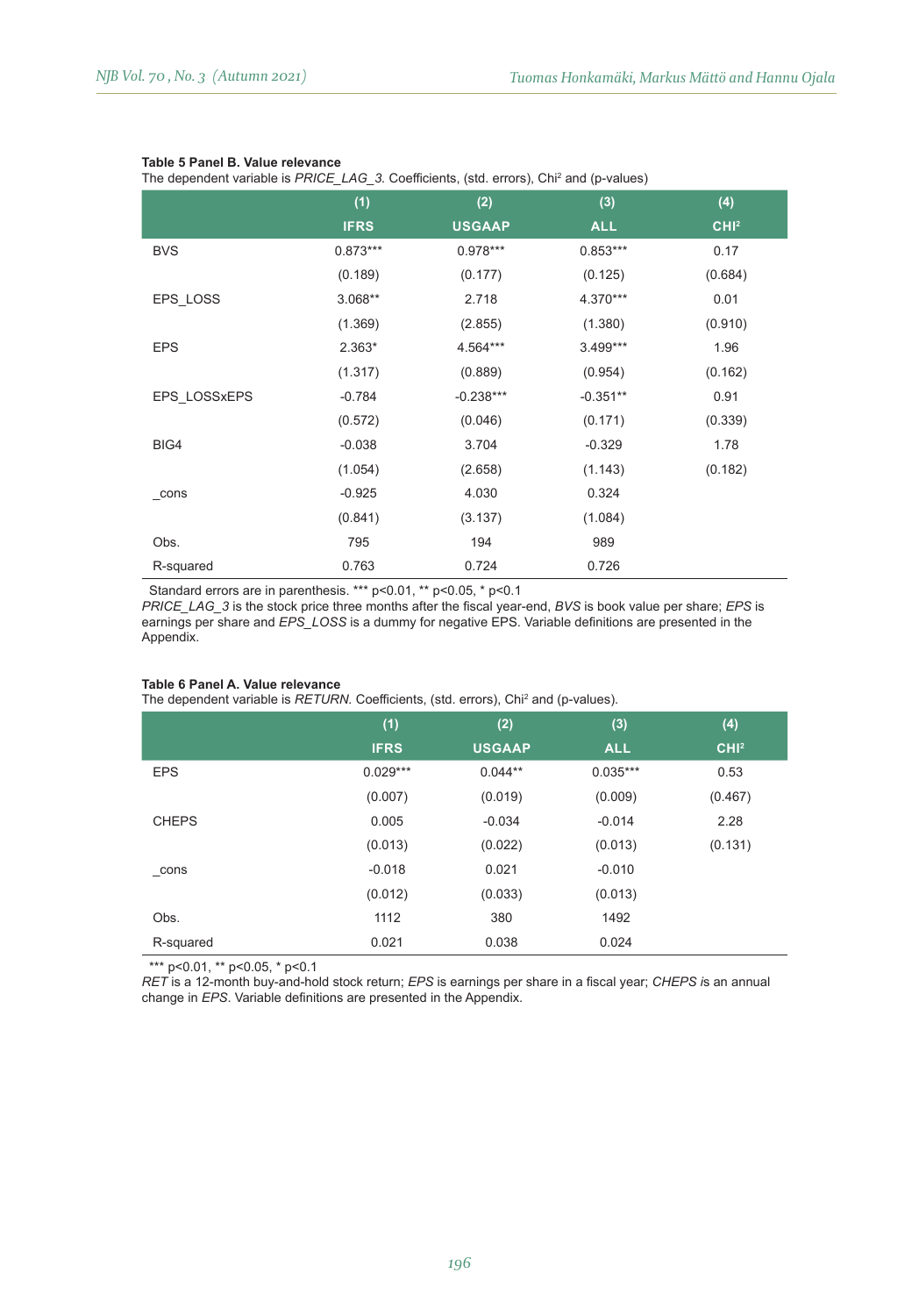#### **Table 6 Panel B. Value relevance**

The dependent variable is *RETURN*. Coefficients, (std. errors), Chi<sup>2</sup> and (p-values).

|              | (1)         | (2)           | (3)         | (4)              |
|--------------|-------------|---------------|-------------|------------------|
|              | <b>IFRS</b> | <b>USGAAP</b> | <b>ALL</b>  | CHI <sup>2</sup> |
| <b>EPS</b>   | $0.023***$  | $0.020*$      | $0.024***$  | 0.07             |
|              | (0.005)     | (0.011)       | (0.005)     | (0.787)          |
| <b>CHEPS</b> | $-0.006$    | 0.018         | 0.003       | 2.51             |
|              | (0.006)     | (0.014)       | (0.006)     | (0.113)          |
| BIG4         | 0.023       | 0.046         | 0.022       | 0.07             |
|              | (0.032)     | (0.084)       | (0.033)     | (0.797)          |
| cons         | $-0.134***$ | $-0.116$      | $-0.128***$ |                  |
|              | (0.030)     | (0.089)       | (0.032)     |                  |
| Obs.         | 737         | 165           | 902         |                  |
| R-squared    | 0.018       | 0.031         | 0.021       |                  |

Standard errors are in parenthesis. \*\*\* p<0.01, \*\* p<0.05, \* p<0.1

*RET* is a 12-month buy-and-hold stock return; *EPS* is earnings per share in a fiscal year; *CHEPS is* an annual change in *EPS*. Variable definitions are presented in the Appendix.

In Table 6 Panel A, the dependent variable is a 12-month buy-and-hold share return. For both subsamples, the only significant coe cient is the positive coe cient of *EPS*. The coe cient of 0.044 for US GAAP firms is higher than 0.029 for IFRS firms. The difference, however, is not statistically significant (the p-value of the Chi2 test is 0.467).

## 5.5 Discretionary accruals

The results regarding equation (6) for discretionary accruals are presented in Table 7 Panel A. The starting point in Dechow and Dichev (2002) model is that the current year accruals can be estimated using the cash flows from the previous year, the current year, and the following year. First, from Table 2 (Group statistics with t-tests), we can see that the total accruals' mean value is greater in the IFRS subsample (0.022) than in the US GAAP subsample (0.005). The higher  $\mathsf{R}^{\mathsf{2}}$  of the US GAAP sample of 0.328 than 0.135 of the IFRS sample suggests that the variation of accruals can be explained better with the cash flows in the US GAAP sample.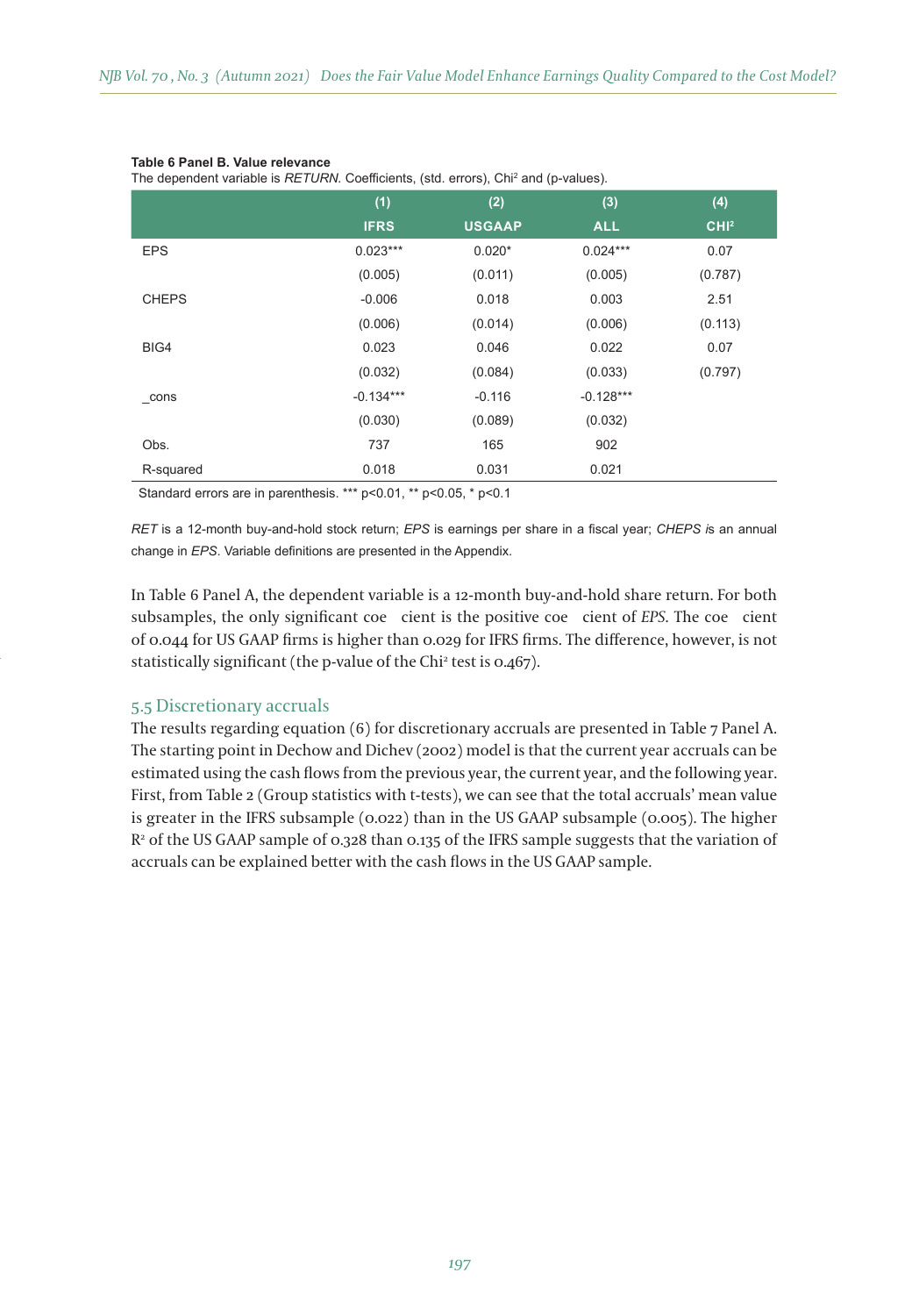#### **Table 7 Panel A. Discretionary accruals**

The dependent variable is *ACCRUALS*. Coefficients, (std. errors), Chi<sup>2</sup> and (p-values).

|               | (1)         | (2)           | (3)        | (4)              |
|---------------|-------------|---------------|------------|------------------|
|               | <b>IFRS</b> | <b>USGAAP</b> | <b>ALL</b> | CHI <sup>2</sup> |
| CFO SCALEDt-1 | $0.156***$  | $-0.201***$   | $-0.036$   | 22.86            |
|               | (0.023)     | (0.072)       | (0.069)    | (0.000)          |
| CFO SCALED    | $-0.247**$  | $-0.323**$    | $-0.158*$  | 0.20             |
|               | (0.111)     | (0.128)       | (0.089)    | (0.651)          |
| CFO SCALEDt+1 | $-0.026$    | $0.234**$     | 0.064      | 4.93             |
|               | (0.062)     | (0.101)       | (0.076)    | (0.026)          |
| cons          | 0.012       | $-0.111***$   | $-0.012$   |                  |
|               | (0.014)     | (0.023)       | (0.013)    |                  |
| Obs.          | 1008        | 220           | 1228       |                  |
| R-squared     | 0.135       | 0.328         | 0.086      |                  |

\*\*\* p<0.01, \*\* p<0.05, \* p<0.1

*ACCRUALS* is the total accruals; *CFO\_SCALED* is the cash flow scaled by market capitalization. Variable definitions are presented in the Appendix.

#### **Table 7 Panel B. Discretionary accruals**

The dependent variable is *ACCRUALS*. Coefficients, (std. errors), Chi<sup>2</sup> and (p-values).

|                     | (1)         | (2)           | (3)        | (4)              |
|---------------------|-------------|---------------|------------|------------------|
|                     | <b>IFRS</b> | <b>USGAAP</b> | <b>ALL</b> | CHI <sup>2</sup> |
| CFO SCALEDt 1       | $0.069***$  | $0.233***$    | $0.077***$ | $5.65***$        |
|                     | (0.015)     | (0.070)       | (0.017)    | (0.018)          |
| CFO SCALED          | $-0.181*$   | $-0.496***$   | $-0.197**$ | $6.93***$        |
|                     | (0.093)     | (0.079)       | (0.097)    | (0.009)          |
| CFO SCALEDt1        | 0.021       | $0.209***$    | 0.044      | $3.13*$          |
|                     | (0.081)     | (0.071)       | (0.089)    | (0.077)          |
| BIG4                | 0.029       | $-0.104$      | 0.001      | 2.47             |
|                     | (0.031)     | (0.081)       | (0.031)    | (0.116)          |
| $_{\rm_{\rm}}$ cons | 0.023       | 0.134         | $0.049*$   |                  |
|                     | (0.028)     | (0.083)       | (0.028)    |                  |
| Obs.                | 573         | 102           | 675        |                  |
| R-squared           | 0.143       | 0.408         | 0.144      |                  |
|                     |             |               |            |                  |

Standard errors are in parenthesis. \*\*\* p<0.01, \*\* p<0.05, \* p<0.1

ACCRUALS is the total accruals; CFO\_SCALED is the cash flow scaled by market capitalization. Variable definitions are presented in the Appendix.

## 5.6 Asymmetric timeliness of earnings

Finally, we run the conditional conservatism tests (Equation 7). From Table 8 Panel A, we can see that similarly to Basu (1997) the coe cients for *RET\_NEGxRET* are significant and positive, indicating the asymmetric timeliness of earnings (0.665 and 0.406 for IFRS and US GAAP samples, respectively). However, there are no significant differences between the IFRS and U.S. sub-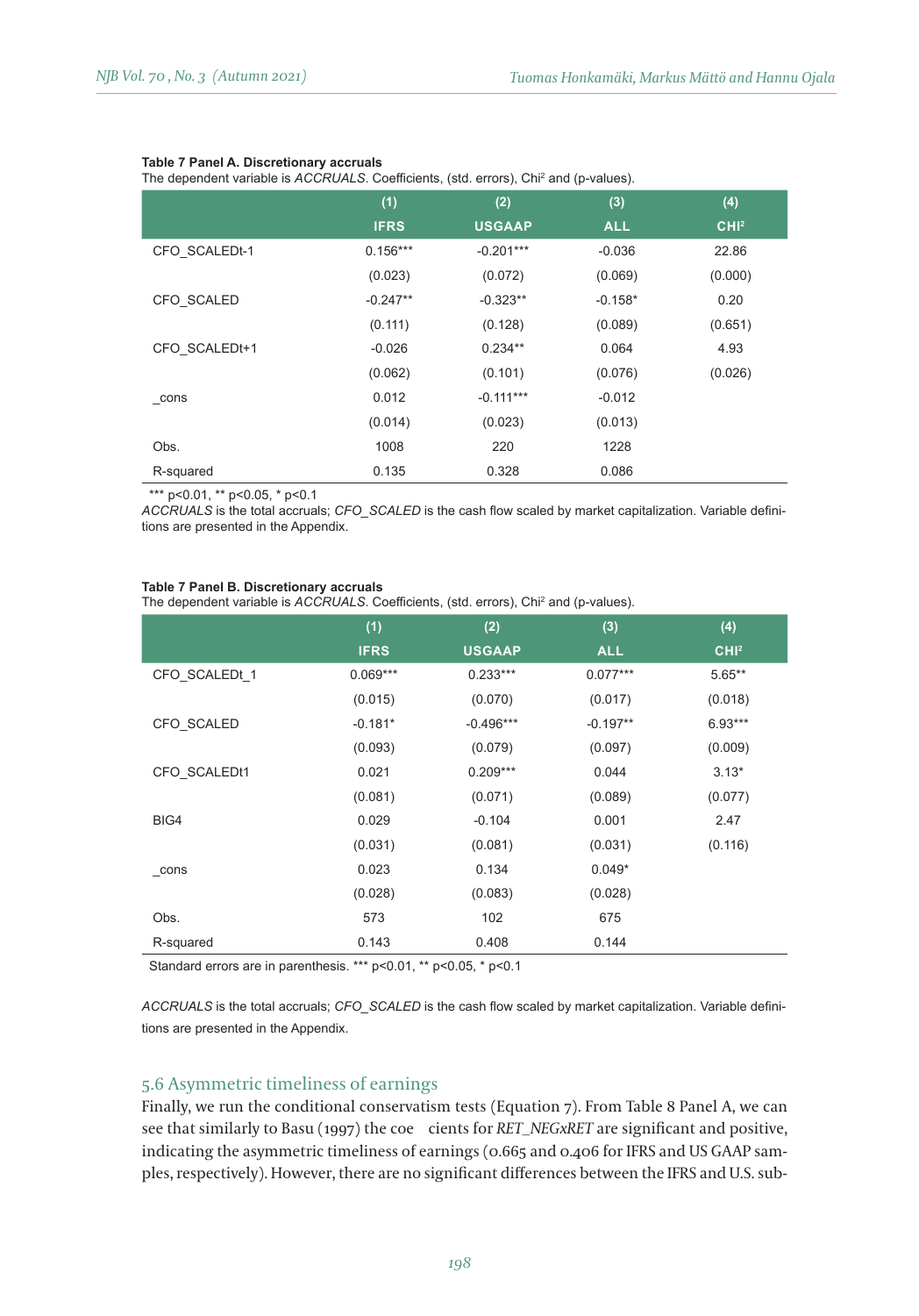samples. Thus, we can only conclude that conservatism can be observed both in the U.S. and IFRS firms.

| The dependent variable is <i>EPS</i> SCALED. Coefficients, (std. errors), Chi <sup>2</sup> and (p-values). |             |               |            |                  |  |
|------------------------------------------------------------------------------------------------------------|-------------|---------------|------------|------------------|--|
|                                                                                                            | (1)         | (2)           | (3)        | (4)              |  |
|                                                                                                            | <b>IFRS</b> | <b>USGAAP</b> | <b>ALL</b> | CHI <sup>2</sup> |  |
| <b>RET</b>                                                                                                 | $-0.155$    | $-0.573$      | $-0.236$   | 0.71             |  |
|                                                                                                            | (0.103)     | (0.487)       | (0.163)    | (0.398)          |  |
| <b>RET NEG</b>                                                                                             | $-0.004$    | $-0.362$      | $-0.111$   | 1.03             |  |
|                                                                                                            | (0.036)     | (0.355)       | (0.104)    | (0.311)          |  |
| <b>RET NEGXRET</b>                                                                                         | $0.665***$  | $0.406**$     | $0.406***$ | 0.79             |  |
|                                                                                                            | (0.218)     | (0.195)       | (0.146)    | (0.375)          |  |
| cons                                                                                                       | $0.116***$  | 0.226         | $0.129***$ |                  |  |
|                                                                                                            | (0.030)     | (0.169)       | (0.045)    |                  |  |
| Obs.                                                                                                       | 1111        | 354           | 1465       |                  |  |
| R-squared                                                                                                  | 0.049       | 0.009         | 0.011      |                  |  |

#### **Table 8 Panel A. Asymmetric timeliness of earnings**

\*\*\* p<0.01, \*\* p<0.05, \* p<0.1

*EPS\_SCALED* is the EPS scaled by market capital; RET is a 12-month buy-and-hold stock return; RET\_NEG is a dummy for a negative return. Variable definitions are presented in the Appendix.

|                     | - - - - - - - |               |            |                  |
|---------------------|---------------|---------------|------------|------------------|
|                     | (1)           | (2)           | (3)        | (4)              |
|                     | <b>IFRS</b>   | <b>USGAAP</b> | <b>ALL</b> | CHI <sup>2</sup> |
| RET                 | 0.072         | $-0.337*$     | 0.021      | $3.08*$          |
|                     | (0.134)       | (0.195)       | (0.141)    | (0.079)          |
| <b>RET NEG</b>      | $0.105**$     | $-0.106$      | 0.064      | $6.71***$        |
|                     | (0.051)       | (0.066)       | (0.048)    | (0.010)          |
| RET NEGxRET         | $0.545*$      | $0.702***$    | $0.506***$ | 0.19             |
|                     | (0.281)       | (0.231)       | (0.171)    | (0.662)          |
| BIG4                | $0.270***$    | $-0.141*$     | $0.174**$  | $10.59***$       |
|                     | (0.102)       | (0.076)       | (0.080)    | (0.001)          |
| $_{\rm_{\rm}}$ cons | $-0.151$      | $0.282***$    | $-0.053$   |                  |
|                     | (0.112)       | (0.099)       | (0.098)    |                  |
| Obs.                | 739           | 166           | 905        |                  |
| R-squared           | 0.088         | 0.380         | 0.098      |                  |

#### **Table 8 Panel B. Asymmetric timeliness of earnings**

The dependent variable is *EPS\_SCALED.* Coefficients, (std. errors), Chi<sup>2</sup> and (p-values).

Standard errors are in parenthesis. \*\*\* p<0.01, \*\* p<0.05, \* p<0.1

EPS\_SCALED is the EPS scaled by market capital; RET is a 12-month buy-and-hold stock return; RET\_NEG is a dummy for a negative return. Variable definitions are presented in the Appendix.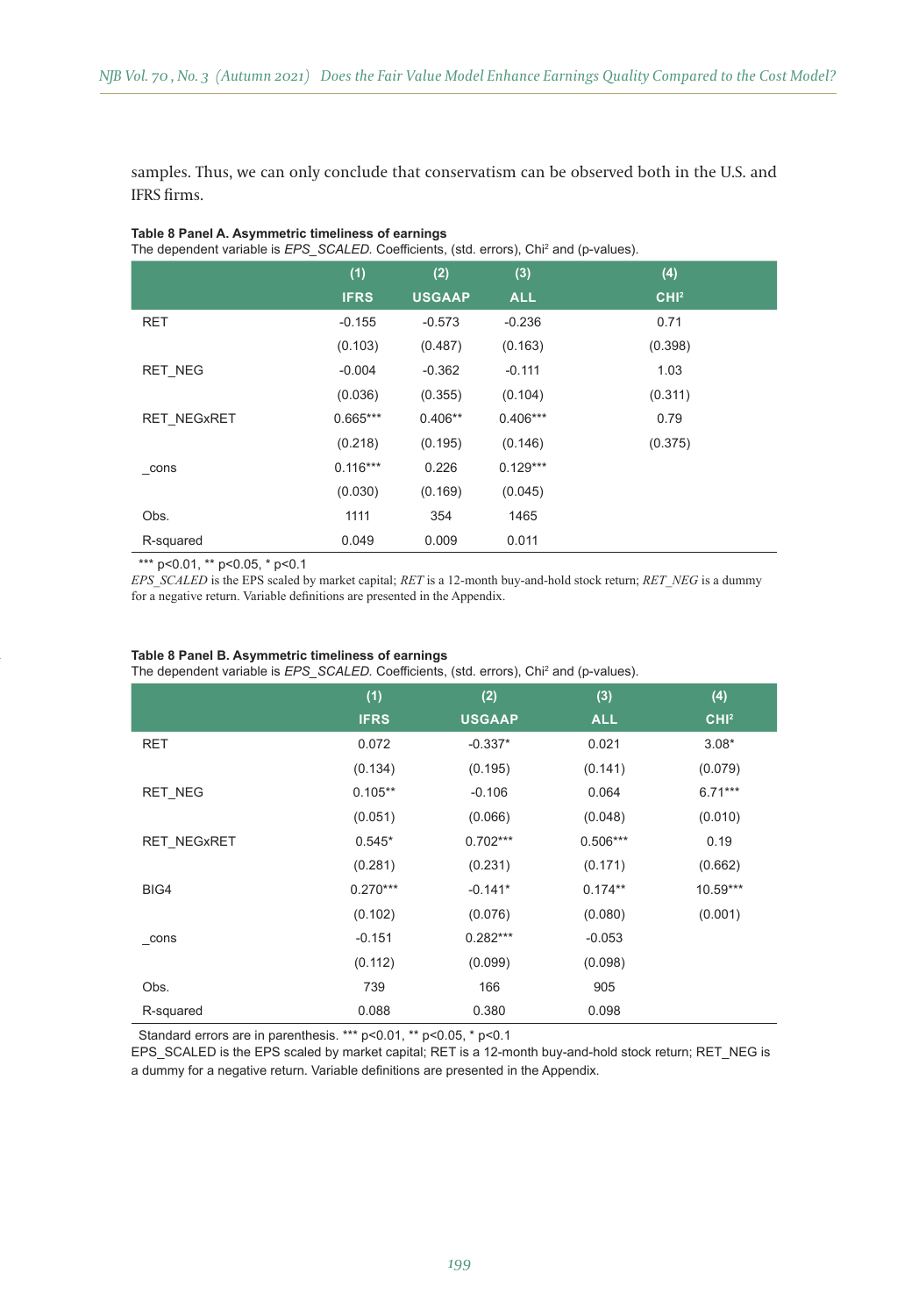## 5.7 Sensitivity tests

From prior literature, we know that larger audit firms provide a higher quality of audits (DeAngelo, 1981; Becker et al., 1998; Francis & Yu, 2009), and high-quality audits are related to higher earnings quality (e.g. Becker et al. 1998). Therefore, we test the sensitivity of all our empirical tests for the effect of higher earnings quality provided by BIG4 audits (Panel B of tables 3-8). Overall, the inclusion of the Big4 indicator variable does not qualitatively affect our findings. When we compare Panel A and B in Tables 3,4,5,6 and 8, our conclusion regarding the research question does not change. However, in the discretionary accrual test (Table 7), the inclusion of the Big4 indicator variable has a clear impact on the coe cient CFO\_SCALED<sub>t</sub>in the US GAAP sample, a finding that is challenging for us to interpret.

## **6 Discussion and conclusions**

In the current study, we addressed a fundamental question in financial accounting: whether to use a fair value or cost model. We did so by examining how the incorporation of fair values into main financial statements affects earnings quality instead of using a cost model where fair value changes are not recognized in income statements. Due to the requirement of the IAS 40 to include the changes in investment properties' fair values into the income statement, we can perform our analysis in an industry sector where management opportunism is arguably accentuated. The potential magnitude of the effects of management opportunism is economical of interest because the proportion of real estate assets to total assets in the investment property sector is often material.

Our empirical findings suggest that the cost model yields better earnings quality in two out of six tests: (i) value-relevance tests suggest that under the cost model (applied in the U.S.) asset values are not under- or overvalued while under the fair value model (applied under the IFRS) asset values appear to be overvalued, and (ii) cash flows are better predictors of discretionary accruals using the cost model. In the other four earnings quality tests, fair value and cost models do not differ from each other. We perform sensitivity tests regarding high-quality audits (using Big 4 as a proxy) and find that the results remain qualitatively the same.

Our first contribution relates to Francis et al. (2004), who find (using all industries) that the fair value model is more value relevant than the cost model and offers more predictability and timely earnings numbers because of its future orientation. From Schipper and Vincent (2003), we know that there are idiosyncratic elements in earnings predictability and reporting entity's business model, economic factors, and reporting choices that affect earnings quality measures. That is why we take a different approach to Francis et al. (2004) and focus on one specific business model (investment properties) instead of including a cross-section of all industries. We expect that this decision improves the accuracy of our empirical findings regarding reporting choices in the investment property sector. We find that in the investment property sector the cost model yields better value relevance. In contrast to Francis et al. (2004), we find that in the real estate sector the cost model yields better cash flows predictability.

As our second contribution, we examine a longer time period and more extensive set of countries than Krishnan and Zhang (2019), comparing IFRS and Canadian GAAP (that is similar to US GAAP) using one-year data from 2011. Their results support the notion that higher earnings quality is associated with CGAAP. Different to Krishan and Zhang (2019), we use observations from many countries applying IFRS (including Canada), from years 2014–2019. Our findings from the investment property sector do not support the Canadian GAAP type of cost model as extensively as was the case in the research design of Krishnan and Zhang (2019).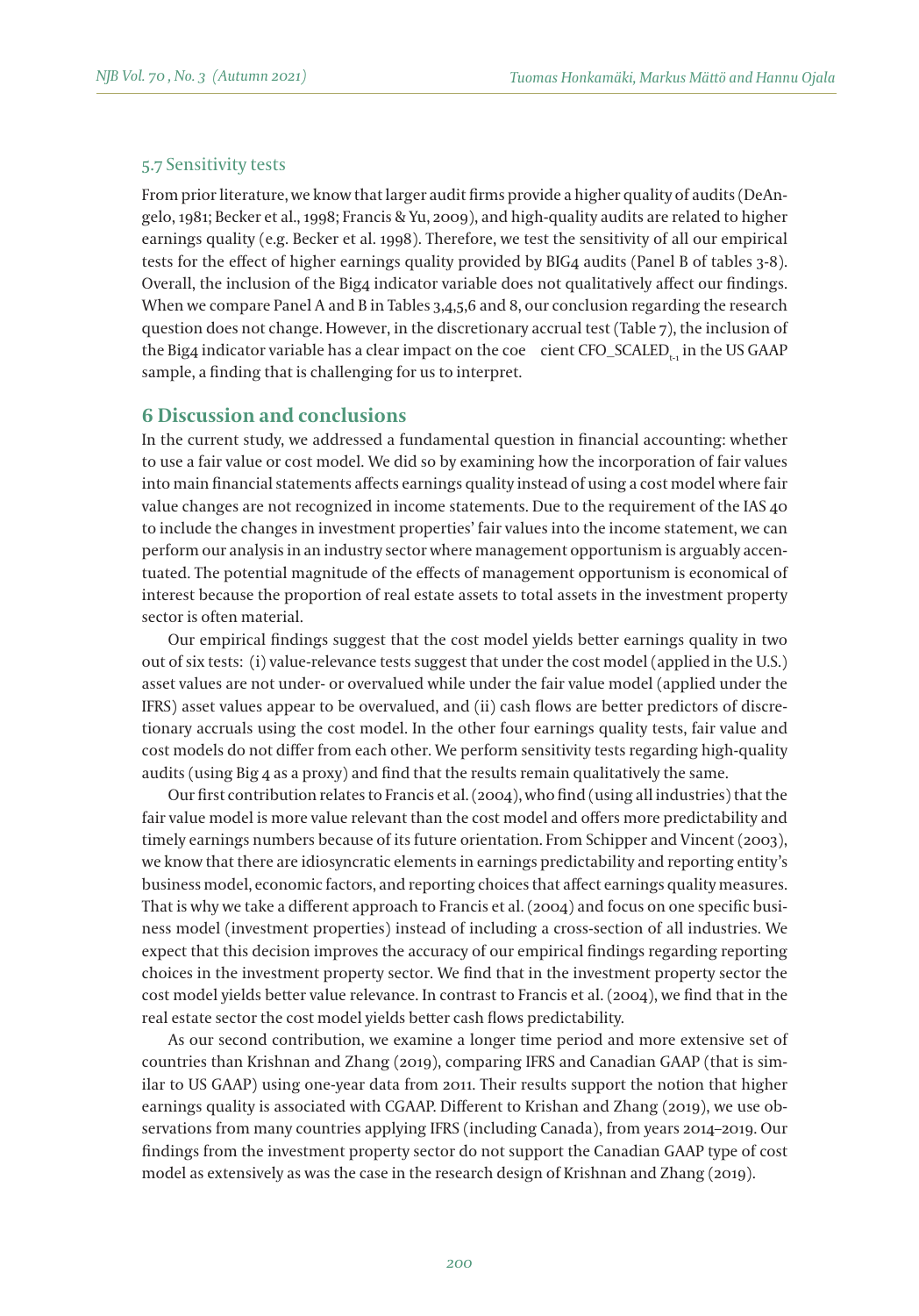Third, we extend Dietrich et al. (2011), who found indications of earnings management. In our research design with more countries and years included in the tests, we find that earnings management (and managerial opportunism) is present in the IFRS sample because investors predict approximately 15% lower values for the long-term assets than what the firm management reporting in their financial statements.

We recognize as a limitation of our study that fair values are likely to contain more variation than the depreciation of the cost model. This difference limits the comparability of the two valuation models. However, the measures that we use are those that are widely used to assess earnings quality.

## **References**

- Abdullah, S. N. (2006). Board composition, audit committee and timeliness of corporate financial reports in Malaysia. *Corporate Ownership & Control* 4(2), 33–45.
- Ahmed, A. S., Billings, B. K., Morton, R. M., & Stanford-Harris, M. (2002). The role of accounting conservatism in mitigating bondholder-shareholder conflicts over dividend policy and in reducing debt costs. *The Accounting Review 77*(4), 867-890.
- Al-Khadash, H. A., & Khasawneh, A. Y. (2014). The effects of the fair value Option under IAS 40 on the volatility of earnings. *Journal of Applied Finance and Banking 4*(5), 95.
- Atwood, T.J; Drake, M.S, Myers, M.N, & Myers, L.A. (2011) Do earnings reported under IFRS tell us more about future earnings and cash flows? *Journal of Accounting and Public Policy* 30(2), 103-121.
- Badia, M., Duro, M., Penalva, F., & Ryan, S. (2017). Conditionally conservative fair value measurements, *Journal of Accounting and Economics* 63(1), 75–98.
- Ball, R. (2013). Accounting informs investors and earnings management is rife: Two questionable beliefs. *Accounting Horizons* 27(4), 847–853.
- Ball, R. (2006). International Financial Reporting Standards (IFRS): Pros and cons for investors. *Accounting and Business Research* 36(1), 5–27.
- Ball, R., Robin, A., & Sadka, G. (2008). Financial reporting shaped by equity markets or by debt markets? An international study of timeliness and conservatism. *Review of Accounting Studies* 13(2-3), 168–205.
- Balsam, S., Krishnan, J., & Yang. J.S. (2003) Auditor Industry Specialization and Earnings Quality. *Auditing: A Journal of Practice & Theory* 22(2), 71-97.
- Bandyopadhyaya, S.P., Chena, C., & Wolfe, M. (2018). The predictive ability of investment property fair value adjustments under IFRS and the role of accounting conservatism. *Advances in Accounting*, 38, 1–14.
- Barth, M. E. (2006). Research, standard-setting, and global financial reporting. *Foundations and Trends in Accounting* 1, 71–165.
- Barth, M., Landsman, W., & Lang, M. (2008). International accounting standards and accounting quality. *Journal of Accounting Research* 46(3), 467–498.
- Barton, J. & Mercer M. (2005). To blame or not to blame: Analysts reaction to the external explanation for poor financial performance *Journal of Accounting and Economics* 39(3), 509–533.
- Barragato, C. & Markelevich, A. (2008). Earnings quality following corporate acquisitions. *Managerial Finance* 34(5), 304–315.
- Basu, S. (2005). Discussion of "Conditional and unconditional conservatism: Concepts and modeling". *Review of Accounting Studies* 10(2-3), 311–321.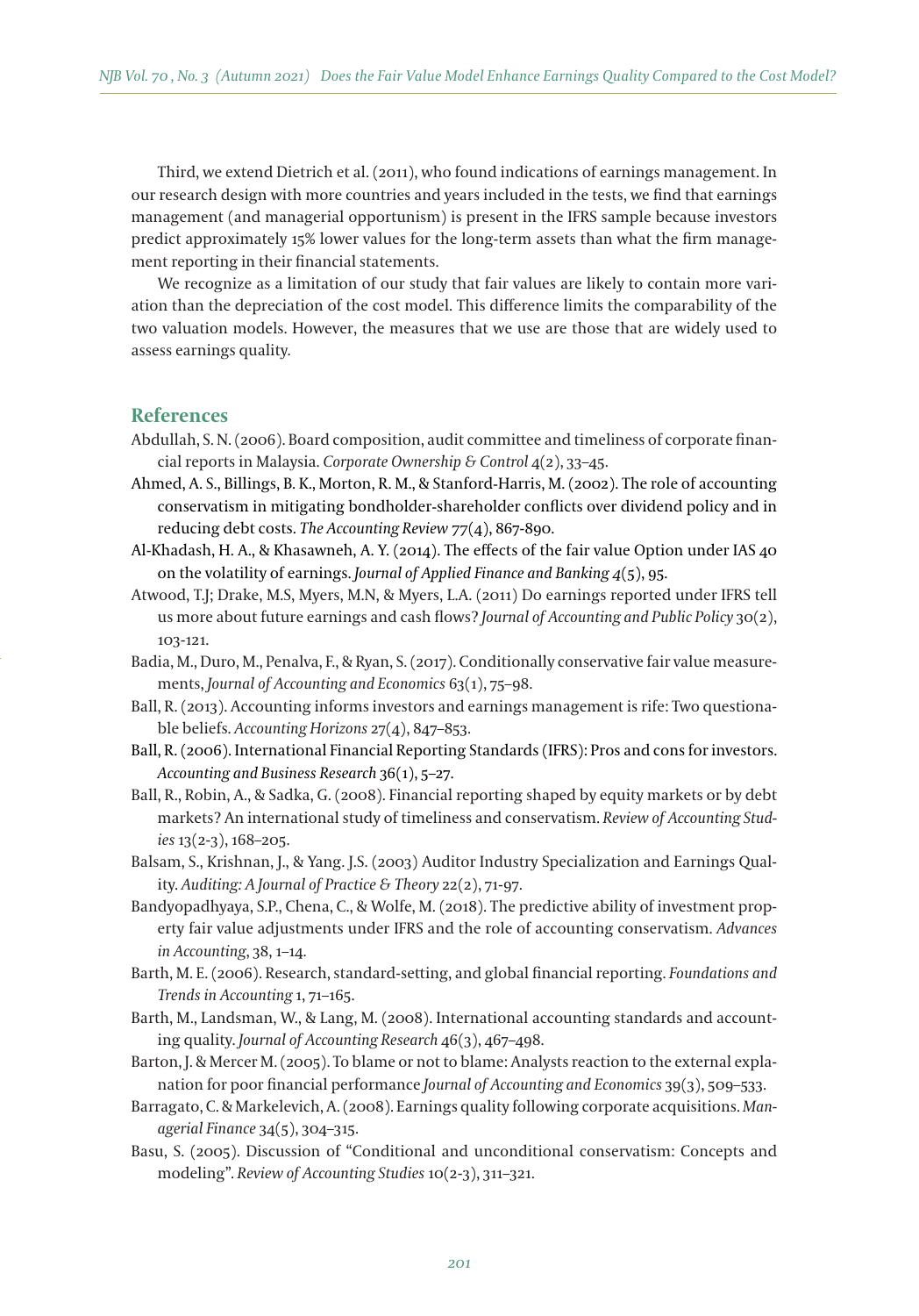- Basu, S. (1997). The conservatism principle and the asymmetric timeliness of earnings. *Journal of Accounting & Economics* 24(1), 3–37.
- Beaver, W.H. & Ryan, S.G. (2005). Conditional and unconditional conservatism: Concepts and modeling. *Review of Accounting Studies* 10(2), 269–309.
- Becker, C..L., Defond, M.L, Jiambalvo, J., & Subramanyam, K.R. (1998). The effect of audit quality on earnings management. *Contemporary Accounting Research* 15(1), 1-24
- Benston, G. J. (2008). The shortcomings of fair-value accounting described in SFAS 157. *Journal of Accounting and Public Policy* 27(2), 101–114.
- Bezold, A. (2009). *The subject matter of financial reporting: The conflict between cash conversion cycles and fair value in the measurement of income* (Occasional Paper Series). New York, NY: Center for Excellence in Accounting and Security Analysis, Columbia University.
- Botosan, C.A & Huffman, A.A. (2015). Decision-useful asset measurement from a business valuation perspective. *Accounting Horizon* 29(4), 757–776.
- Cairns, D, Massoudi, D, Taplin, R., & Tarca, A. (2011). IFRS fair value measurement and accounting policy choice in the United Kingdom and Australia. *The British Accounting Review* 43(1), 1-21.
- Chen, J.Z and Cussatt, M. (2018). The Association between SFAS No. 157 Fair Value Hierarchy Information and Conditional Accounting Conservatism. *The Accounting Review* 93(5), 119–144.
- Burgstahler, D. C., Hail, L. and Leuz, C. (2006). The importance of reporting incentives: Earnings management in European private and public firms. The Accounting Review 81(5), 983–1016
- Cairns, D., Massoudi, D., Taplin, R., & Tarca, A. (2011). IFRS fair value measurement and accounting policy choice in the United Kingdom and Australia. *The British Accounting Review* 43(1), 1-21.
- Carroll, T.J., Linsmeier, T.J., & Petroni, K.R. (2003). The reliability of fair value versus historical cost information: Evidence from closed-end mutual funds. Journal of Accounting, Auditing & Finance 18(1), 1-24.
- Chalmers, K., Clinch, G., & Godfrey, J. M. (2011). Changes in value relevance of accounting information upon IFRS adoption: Evidence from Australia. Australian Journal of Management 36(2), 151-173.
- Christensen B. E., Glover S. M., & Wolfe C. J. (2014). Do critical audit matter paragraphs in the audit report change nonprofessional investors' decision to invest? Auditing A Journal of Practice and *Theory* 33(4), 71–93.
- Cheng, C-E. & Wu, P-C. (2012). Nonlinear earnings persistence. *International Review of Economics & Finance* 25, 156–168.
- Christensen B. E. & Nikolaev, V.V (2013). Does fair value accounting for non-financial assets pass the market test? *Review of Accounting Studies* 18(3), 734–775.
- Christensen, J. A. & J. S. Demski (2003). *Accounting Theory: An Information Content Perspective:* McGraw-Hill/Irwin.
- Cohen, D., Dey, A., & T. Lys. (2008). Real and accrual-based earnings management in the preand post Sarbanes-Oxley period. *The Accounting Review* 83(3), 757–787.
- Cohen, D. & P. Zarowin (2010). Accrual-based and real earnings management activities around seasoned equity offerings. *Journal of Accounting and Economics* 50(1), 2–19.
- Danbolt, J. & Rees, W. (2008). An experiment in fair value accounting: U.K. investment vehicles. *European Accounting Review* 17(2), 271–303.
- Darjezi, J.I.Z. (2015). The role of accrual estimation errors to determine accrual and earnings quality. *International Journal of Accounting and Information Management* 24(2), 98–115.
- Dechow, M. & Schrand, C. (2004). *Earnings Quality*. New York: The Research Foundation of CFA Institute.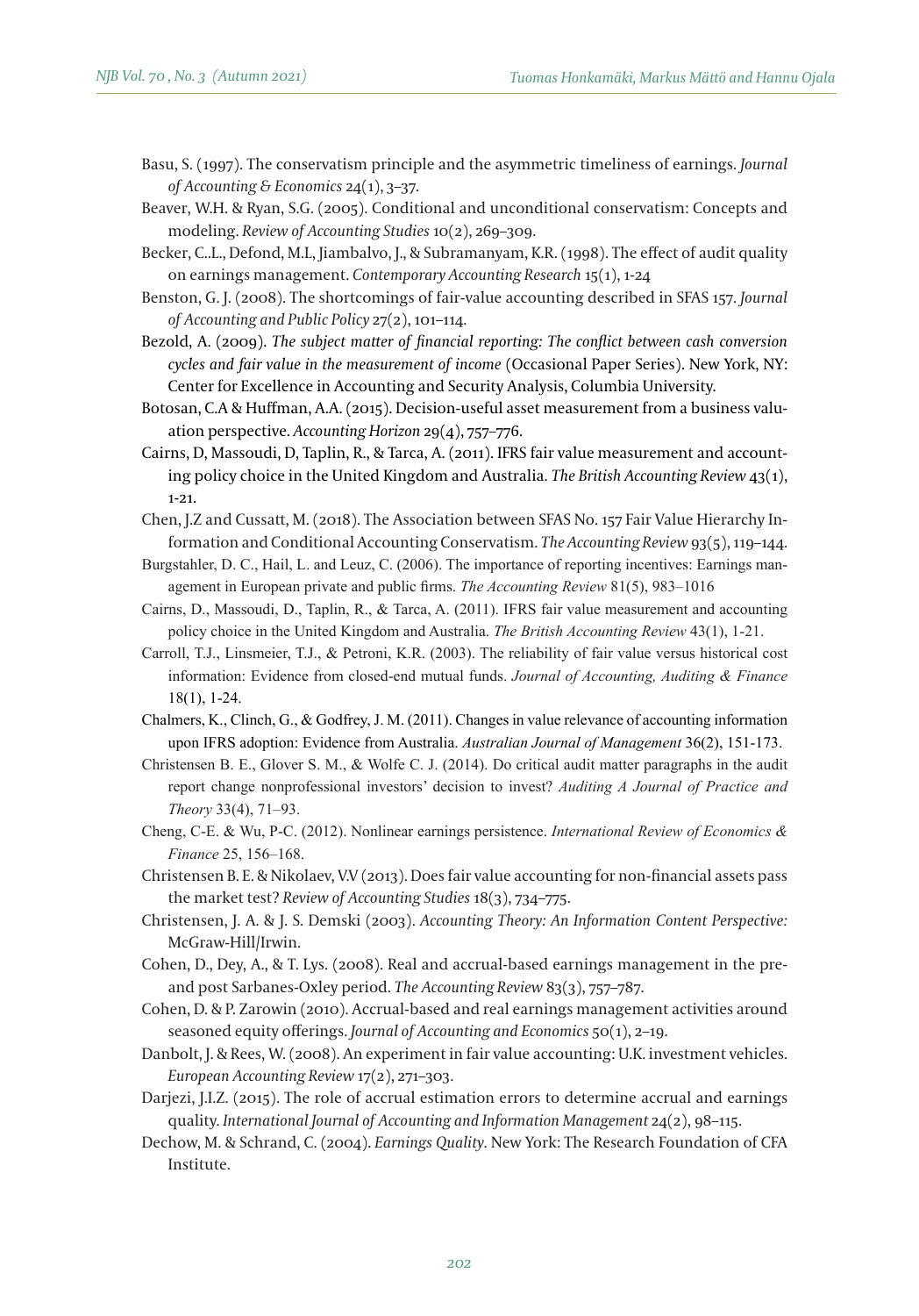- Dechow, P. M. & Dichev, I. D. (2002). The quality of accruals and earnings: The role of accrual estimation errors. *The Accounting Review*, 77(s-1), 35–59.
- Dechow, P. M., Kothari, S. P., & Watts, R. L. (1998). The relation between earnings and cash flows. *Journal of Accounting and Economics* 25(2), 133–168.
- Dichev, I. & Tang, V. W. (2008). Matching and the changing properties of accounting earnings over the last 40 years. *The Accounting Review* 83(6), 1425–1460.
- Dietrich, R.J., Harris M.S., & Muller III, K.A. (2000). The reliability of investment property fair value estimates. *Journal of Accounting and Economics* 30(2), 125–158.
- Doyle, J., Lundholm, R., & Soliman, M. (2003). The predictive value of expenses excluded from pro forma earnings. *Review of Accounting Studies* 8(2), 145–174.
- Erol, I. & Tyvimaa, T. (2019). Explaining the premium to NAV in publicly traded Australian RE-ITs, 2008–2018. *Journal of Property Investment & Finance* 38(1), 3-40.
- Esquerre, P. J. (1914). *Accounting*. New York: Ronald Press.
- European Public Real Estate Association (EPRA) (2019. Total market table Q3/2019 (9/2019). https:// prodapp.epra.com/media/EPRA Total Markets Table - Q3-2019 1571313457840.pdf
- Evans, M. E., Hodder, L., & Hopkins, P. E.  $(2014)$ . The predictive ability of fair values for the future financial performance of commercial banks and the relation of predictive ability to banks' share prices. *Contemporary Accounting Research* 31(1), 13–44.
- Francis, J., Lafond, R., Olsson, M., & Schipper, K. (2004). Costs of equity and earnings attributes. The *Accounting Review* 79, 967–1010.
- Francis, J.R., Maydew E.L.,  $\&$  Sparks, H.C (1999). The role of BIG 6 auditors in the credible reporting of accruals. *Auditing: A Journal of Practice & Theory* 18(2), 17-34.
- Francis, J. R. & Yu, M. D. (2009). Big 4 office size and audit quality. *The Accounting Review* 84(5), 1521-1552.
- Fomina, O., Moshkovska, O., Prokopova, O., Nikolenko, N., & Slomchynska S. (2018). Methodological approaches to investment property valuation. *Investment Management and Financial Innovations* 15(4), 367-381.
- Hatfield, H. R. (1909). Modern Accounting. New York: D. Appleton-Century.
- Healy, P.M. (1985). The effect of bonus schemes on accounting decisions. Journal of Accounting and *Economics 7*(1-3), 85-107.
- Healy, P. M. & Wahlen, J. M. (1999). A review of the earnings management literature and its implications for standard setting. *Accounting Horizons* 13(4), 365–383.
- Hsu, P-H. & Lin Y.R (2016). Fair value accounting and earnings management. *Eurasian Journal of Business and Management* 4(2), 41–54.
- Hughes, J. & Tett, G. (2008). *An unforgiving eye: Bankers cry foul over fair value accounting*. Financial Times. Retrieved from http://www.ft.com/cms/s/0/19915bfc-f137-11dca91a-0000779fd2ac.html#axzz4I4bd73Xz
- Hussainey, K. (2009). The impact of audit quality on earnings predictability. *Managerial Auditing Journal* 24(4), 340–351.
- Ghosh, A. & Moon, D. (2005). Auditor tenure and perceptions of audit quality. *The Accounting Review* 80, 585–612.
- International Financial Reporting Standard conceptual framework (2015). IFRS Foundation.
- International Financial Reporting Standard 13 fair value. (2016). IFRS Foundation.

International Accounting Standard 40 - Investment properties. (2016). IFRS Foundation.

Jackson, S.B & Liu X.T. (2010). The allowance for uncollectible accounts, conservatism, and earnings management. *Journal of Accounting Research* 48(3), 565-601.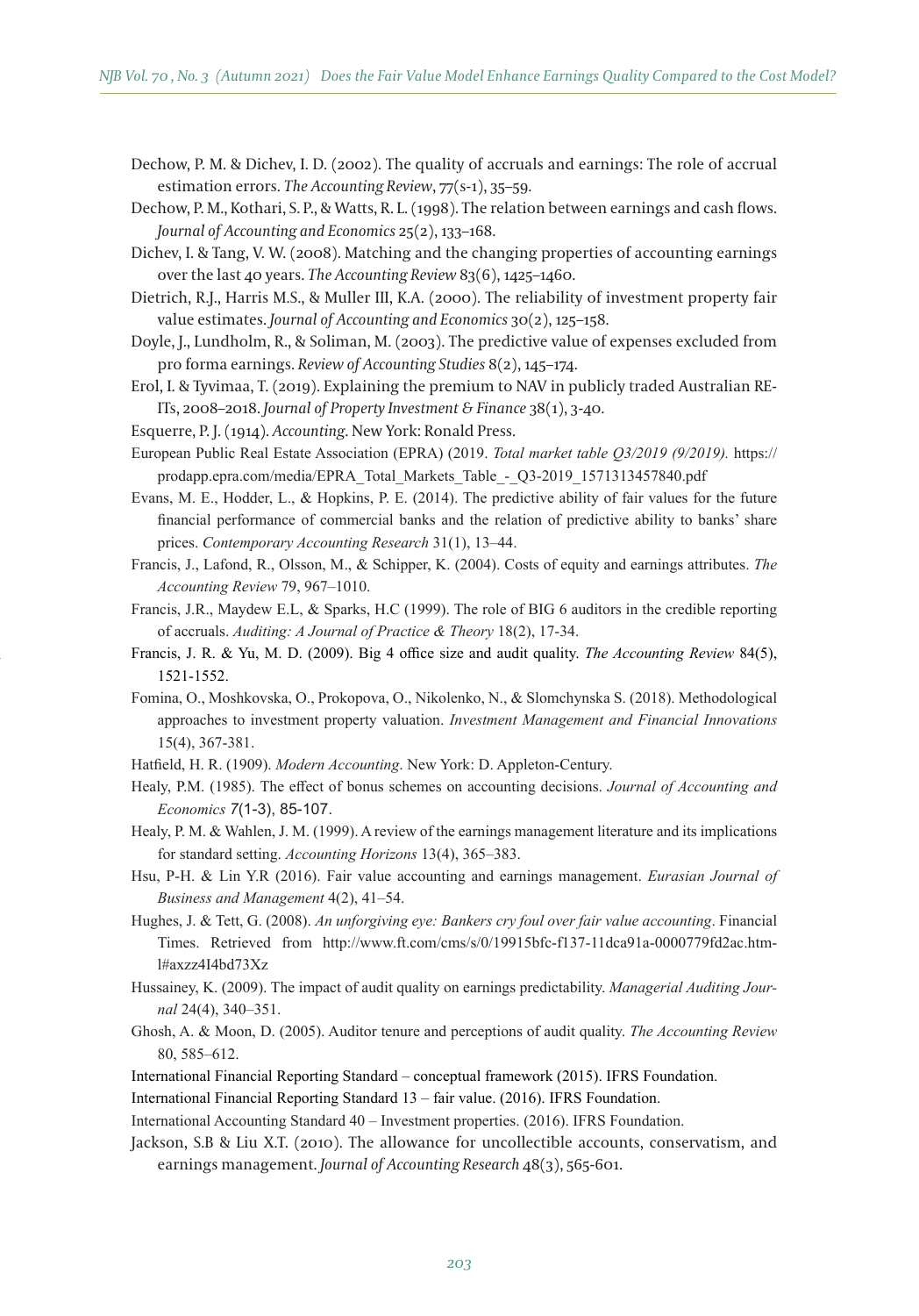Kamarudin, K.A. & Ismail, W.A.Q (2014). The risk of earnings quality impairment. *Procedia - Social and Behavioral Sciences* 145, 226–236.

Keung, E., Lin Z-X., & Shih M. (2010). Does the stock market see a zero or a small positive earnings surprise as a red flag. *Journal of Accounting Research* 48(1), 105-136.

Kolev, K. S. (2019). Do investors perceive marking-to-model as marking-to-myth? Early evidence from FAS 157 disclosure. *Quarterly Journal of Finance* 9(2), 1950005.

KPMG  $(2017)$ . Fair value measurement – Questions and Answers – USGAAP and IFRS https:// assets.kpmg/content/dam/kpmg/xx/pdf/2017/12/fair-value-qa-2017.pdf

Krishnan, G. V. & Zhang, J. (2019). Does mandatory adoption of IFRS enhance earnings quality? Evidence form closer to home. *The International Journal of Accounting* 54(01), 1950003.

Levine, R. (1999). Law, finance, and economic growth. *Journal of Financial Intermediation* 8(1– 2), 8–35.

Leuz, C. (2003). IAS versus U.S. GAAP: Information asymmetry-based evidence from Germany's new market. *Journal of Accounting Research* 41, 445–472.

Liang, L. & Riedl, E.J. (2014). The effect of fair value versus historical cost reporting model on analyst forecast accuracy. *The Accounting Review* 89, 1151–1177.

Lo, K. (2008). Earnings management and earnings quality. *Journal of Accounting and Economics* 45(2–3), 350–357.

- Marra, A. (2016). The pros and cons of fair value accounting in a globalized economy: A never ending debate. *Journal of Accounting, Auditing & Finance* 31(4), 582–591.
- McCreevy, C. (2008). *Testimony before the Economic and Monetary Affairs Commi!ee of the Eu*ropean Parliament. Retrieved from http://europa.eu/rapid/press-release\_SPEECH-08-162\_ en.htm
- McInnis, J. & Collins, D.W. (2011). The effect of cash flow forecasts on accrual quality and benchmark beating. *Journal of Accounting and Economics* 51, 219–239.
- Morri, C. & Baccarin, A. (2016). European REITs NAV discount: Do investors believe in property appraisal? *Journal of Property Investment & Finance* 34(4), 347–374.
- Muller III, K.A., Riedl, E.J., & Sellhorn T. (2011). Mandatory fair value accounting and information asymmetry: Evidence from the European real estate industry. *Management Science* 57(6), 1138–1153.
- Penman, S. H. (2007). Financial reporting quality: Is fair value a plus or a minus? *Accounting and Business Research* 37(6), 33–44.
- Pinto, I. & Pais, M, C. (2015). Fair value accounting choice Empirical evidence from Portuguese real estate investment funds. *Journal of European Real Estate Research* 8(2), 130–152.
- Ohlson, J. (1995). Earnings, book values, and dividends in equity valuation. *Contemporary Accounting Research* 11(2), 661–87.
- Owusu-Ansah, S., & Yeoh, J. (2006). Relative value relevance of alternative accounting treatments for unrealized gains: Implications for the IASB. *Journal of International Financial Management & Accounting* 17(3), 228-255.
- Pro-Active Accounting Activities in Europe (2007). *Stewardship/Accountability as an Objective of Financial Reporting: A Comment on the IASB/FASB Conceptual Framework Project.* Accounting Standards Board, Foreningen af Statsautoriserede Revisor, Deutsches Rechnungslegungs Standards Committee, Komitet Standardów Rachunkowoci and EFRAG.

Reynolds, J. K. & Francis, J. R. (2000). Does size matter? The influence of large clients on office-level auditor reporting decisions. *Journal of Accounting and Economics* 30, 375 - 400.

Richardson, S., Sloan, R., Soliman, M., & Tuna, I. (2005). Accrual reliability, earnings persis-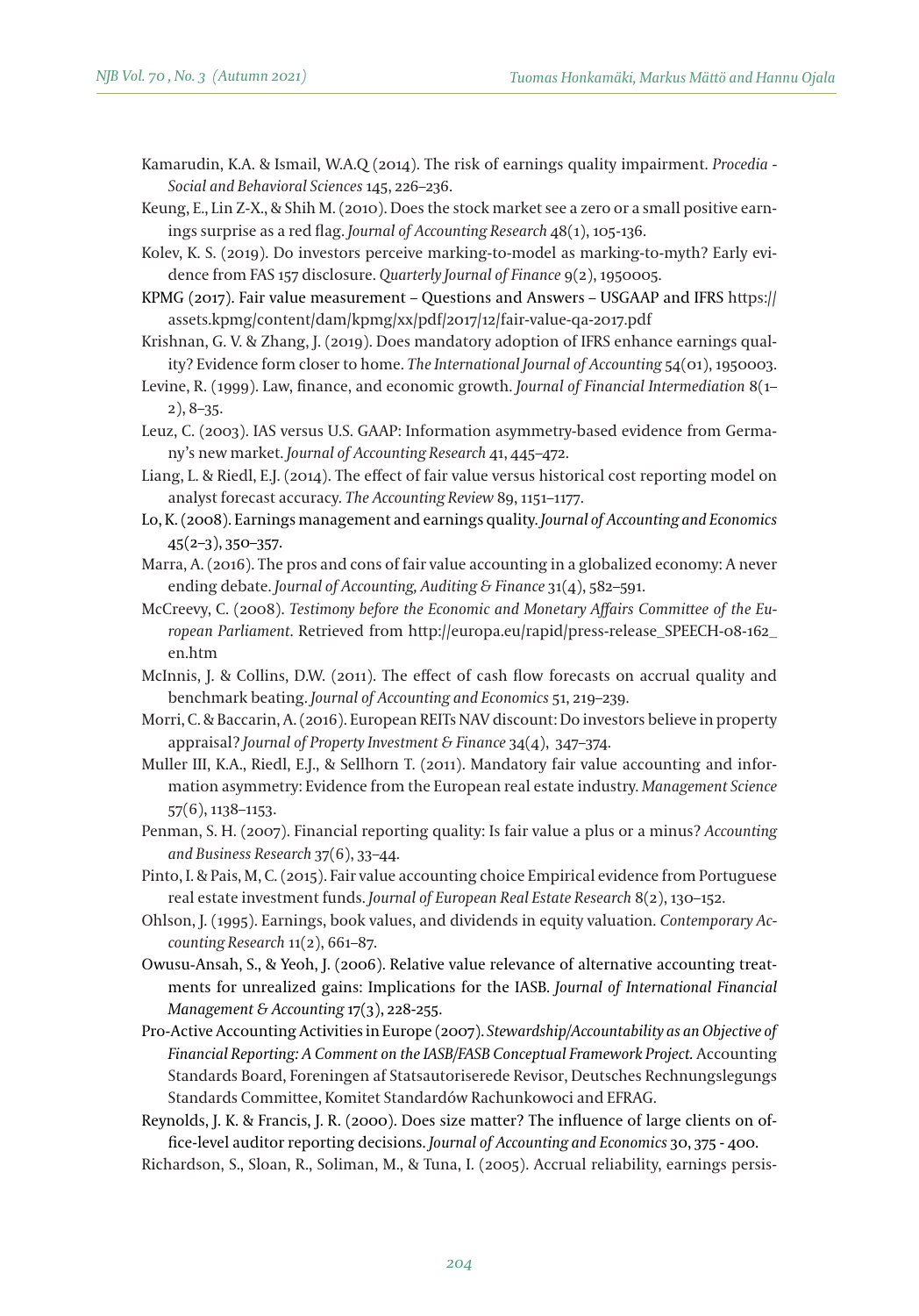tence, and stock prices. *Journal of Accounting and Economics* 39, 437–485.

- Ronen, J. & Yaari, V. (2008). *Earnings Management: Emerging Insights in Theory*, *Practice, and Research*. Springer.
- Shalev, R., Zhang, I. X., & Zhang, Y. (2013). CEO compensation and fair value accounting: Evidence from purchase price allocation*. Journal of Accounting Research* 51, 819–853.
- Schipper, K. & Vincent, L. (2003). Earnings quality. *Accounting Horizons* 17, 97-110.
- Singleton-Green, B. (2007). *Fair Value Accounting*. Practice Society Alert, (January): Institute of Chartered Accountants in English and Wales (ICAEW).
- Slavko, S. (2015). The impact of fair value accounting on earnings quality in Eastern European countries. *Procedia Economics and Finance* 32, 1769–1786.
- So, S. & Smith, M. (2009). Value-relevance of presenting changes in fair value of investment properties in the income statement: Evidence from Hong Kong. *Accounting and Business Research* 39(2), 103–118.
- Song, C. J., Thomas, W. B., & Yi, H. (2010). Value relevance of FAS No. 157 fair value hierarchy information and the impact of corporate governance mechanisms. *The Accounting Review* 85(4), 1375-1410.
- Qingyuan, L. & Li, X. (2018). Asset specificity and conditional accounting conservatism. *Journal of Business Finance and Accounting* 45(7–8), 839–870.
- Quagli, A. & Avallone. F. (2010). Fair value or cost model? Drivers of choice for IAS 40 in the real estate industry. *European Accounting Review* 19(3), 461–493.
- Véron, N. (2008). Fair value accounting is the wrong scapegoat for this crisis. *Accounting in Europe* 5, 63-69.
- Watts, R.L 2003. Conservatism in accounting. Part I: Explanations and implications. *Accounting Horizons* 17, 207-221.
- Yao, D.T. Percy, M, Steward, J., & Hu, F. (2018). Fair value accounting and earnings persistence: Evidence from international banks. *Journal of International Accounting Research* 17(19), 47-68
- Zang, A.Y (2012). Evidence on the trade-off between real activities manipulation and accrual-based earnings management. *The Accounting Review* 87(2), 675–703.
- Zyla, M. L. (2012). *Fair Value Measurement: Practical Guidance and Implementation*. Hoboken, NJ: John Wiley.